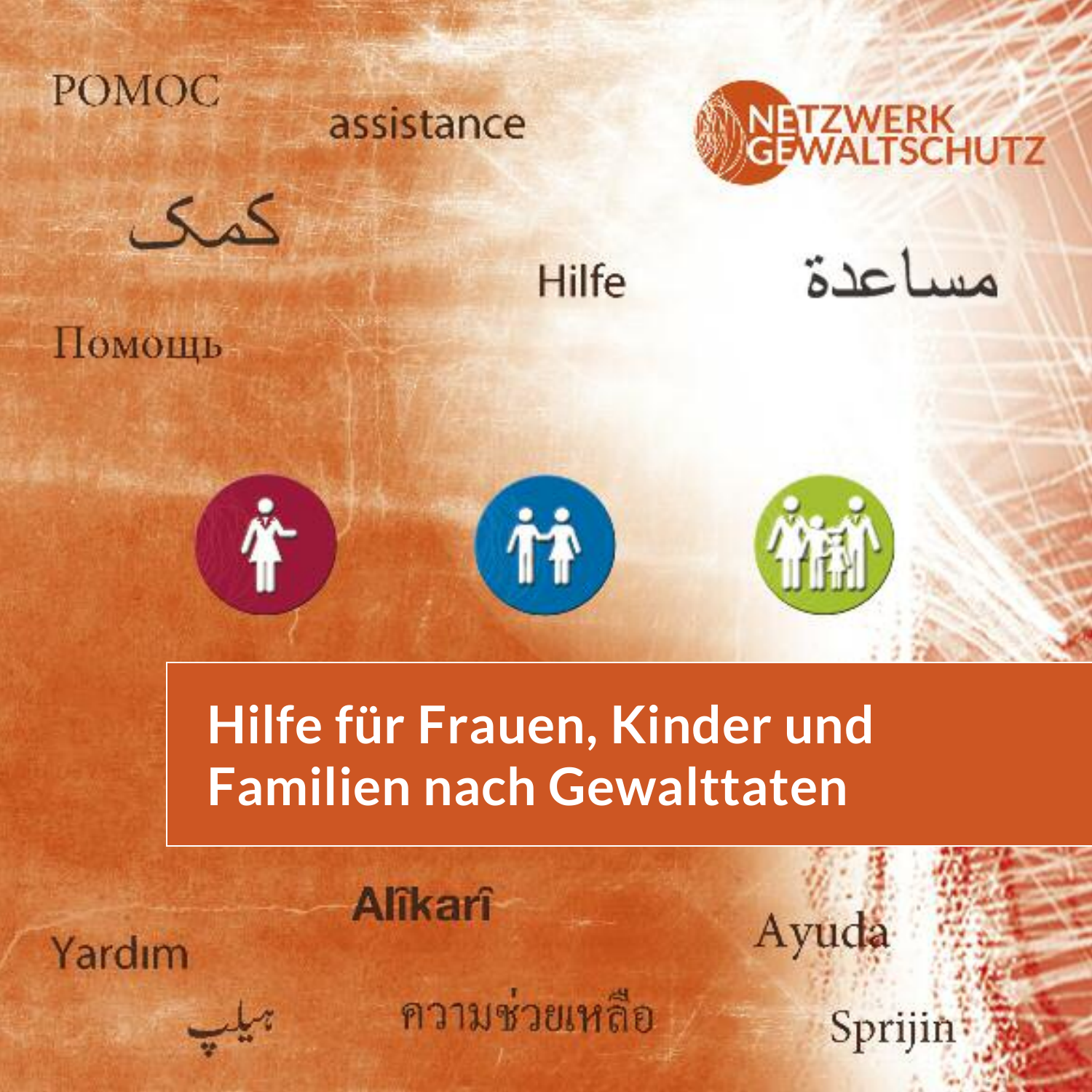**Diese Broschüre** ist ein Wegweiser. Hier finden Sie alle Angebote für Frauen, Kinder und Familien, die von häuslicher und / oder sexualisierter Gewalt betroffen sind. Dies sind Fachberatungsstellen, Schutzhäuser, Polizeidienststellen in der Stadt Darmstadt und im Landkreis Darmstadt-Dieburg.

**.........................................................................................................................................**

Häusliche Gewalt ist

- körperliche und sexuelle Misshandlung,
- Beschimpfung, Demütigung und Bedrohung,
- Isolierung und ökonomische Gewalt,

die zu Hause passiert. Häusliche Gewalt hat das Ziel, Macht und Kontrolle auszuüben.

**Wenden Sie sich an eine Beratungsstelle, wenn Sie von Gewalt betroffen sind**. Das ist insbesondere notwendig, wenn es möglicherweise um sexualisierte Gewalt an Mädchen und Jungen geht.

#### **Bei unmittelbarer Gefahr rufen Sie die Polizei über Notruf 110.**

Die Polizei kennt die Adressen von Schutzhäusern und Beratungsstellen in Ihrer Nähe.

Wenn Sie sich in Ihrer Wohnung nicht sicher fühlen, Angst haben oder Unterstützung brauchen, wenden Sie sich an ein Frauenhaus. Sie und Ihre Kinder finden dort Schutz und Betreuung.

Die Mitarbeiterinnen der Fachberatungsstellen und Frauenhäuser beraten Sie vertraulich und kostenlos.

Seit 2002 stärkt das Gewaltschutzgesetz die Rechte von Frauen gegenüber ihrem gewalttätigen Ehemann oder Partner. Einen Wegweiser für Eilanträge nach dem Gewaltschutzgesetz erhalten Sie bei allen genannten Adressen.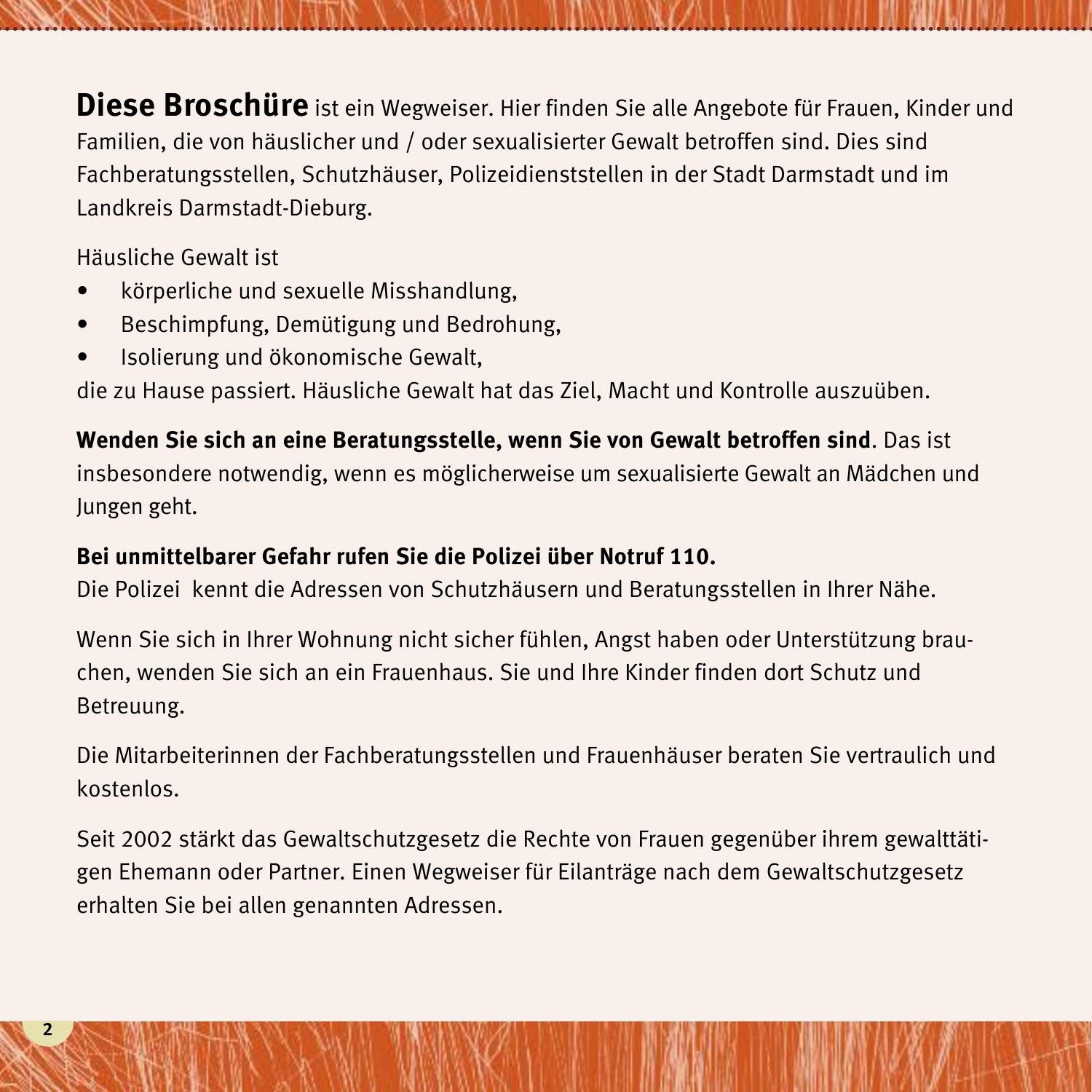**3**

**This leaflet** serves as a sign post. Here you can find the services available to women, children and families exposed to domestic and/or sexualized violence.

These services are specialized information/advice centres for abused persons, shelters and police stations in the city of Darmstadt as well as in the Administrate District Darmstadt-Dieburg.

Domestic violence means

- physical and sexual abuse
- abuse, humiliation und harassment
- isolation and economic violence

occurring at home. The purpose of domestic violence is the exertion of power and control.

**Please contact an information/advice centre for abused persons, if you are affected by violence.** This is necessary, above all, if girls or boys might be exposed to sexualized violence.

#### **In case of imminent danger, please call the police through emergency call 110.**

The police know the addresses of nearby shelters and information/advice centres.

If you feel you are not safe inside your home, if you are scared or need support, please turn for help to a women's refuge. At the women's refuge, both you and your children will find shelter and assistance.

The female staff at the specialized information/advice centres for abused persons as well as at the women's refuges offer you confidential and free-of-costs counselling.

Since the year 2002, the rights of women against their violent spouses or partners have been strengthened by the Gewaltschutzgesetz [German Protection against Violence Act]. At any address mentioned above, you may obtain a directory on how to apply for interim relief measures pursuant to this Gewaltschutzgesetz.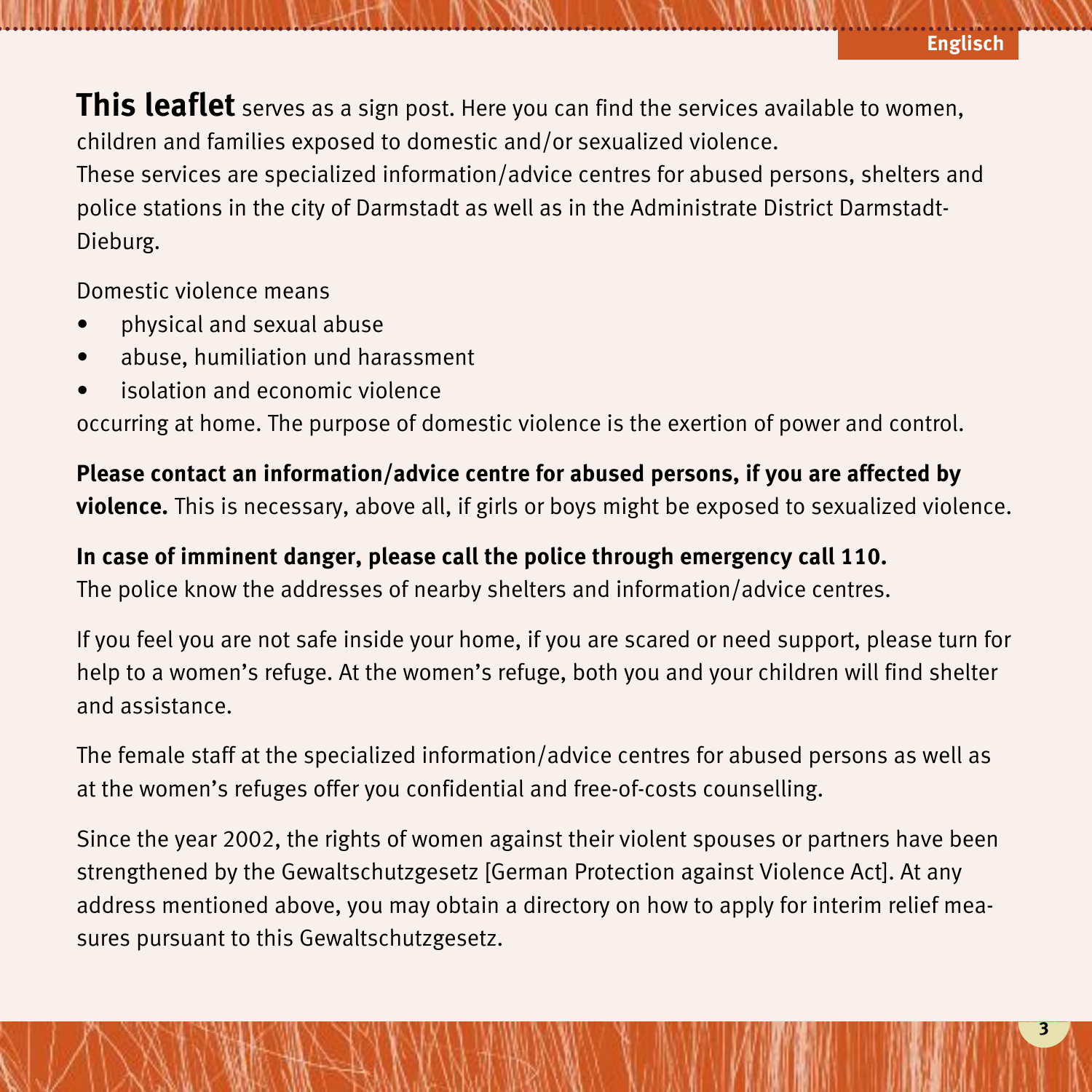#### **......................................................................................................................................... Spanisch**

**Este folleto** es una guía en la que usted encuentra todas las ofertas para mujeres, niños y familias afectadas por violencia doméstica y/o sexual. Se trata de centros de asesoramiento, casas de acogida y comisarías de policía en la ciudad de Darmstadt y en el distrito de Darmstadt-Dieburg.

Se entiende por violencia doméstica

- el maltrato corporal y sexual
- el insulto, la humillación y la amenaza
- el aislamiento y el dominio económico

que ocurren en casa. La violencia doméstica tiene como objetivo el ejercicio del poder y control.

**Diríjase a un centro de asesoramiento si usted sufre violencia.** Esto es especialmente necesario cuando se trata de posible violencia sexual en menores de edad.

**En un caso de violencia directa póngase en contacto con la policía llamando al número de teléfono para emergencias 110.** La policía conoce las direcciones de las casas de acogida y centros de asesoramiento cercanos a su domicilio.

Si usted no se siente segura en su casa, tiene miedo o necesita ayuda, diríjase a una casa de acogida para mujeres maltratadas. En ella, tanto usted como sus hijos, recibirán protección y asistencia.

Las empleadas de los centros de asesoramiento y las casas de acogida para mujeres maltratadas le aconsejarán de forma confidencial y gratuita.

Desde el año 2002, la ley alemana sobre medidas de protección contra la violencia refuerza los derechos de la mujer frente a su marido o compañero violento. En todas las direcciones citadas, usted recibe una guía para efectuar escritos de solicitud de medidas de conformidad con lo indicado en la citada ley sobre medidas de protección contra la violencia.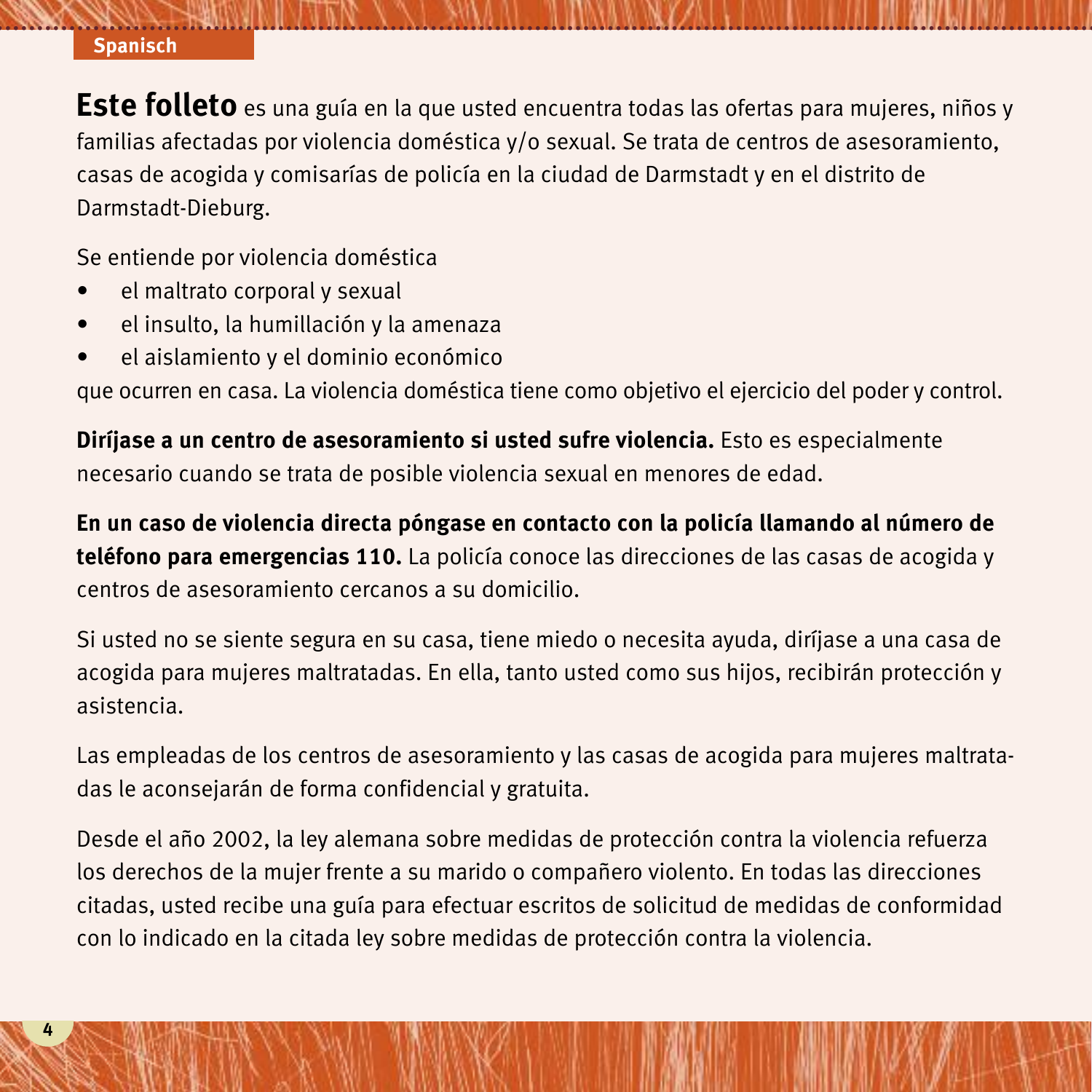**Niniejsza broszura** jest wskazówką. Znajdą w niej Państwo wszystkie oferty dla kobiet, dzieci i rodzin dotkniętych problemem przemocy domowej oraz / lub przemocy na tle seksualnym. Są to: poradnie specjalistyczne, domy ochrony, komendy policji w mieście Darmstadt oraz w powiecie Darmstadt-Dieburg.

Przemoc domowa to

- znęcanie się cielesne i seksualne
- lżenie, poniżanie oraz zagrożenie
- izolowanie oraz przemoc ekonomiczna

mające miejsce w domu. Celem stosowania przemocy domowej jest sprawowanie władzy i kontroli nad drugą osobą.

W przypdku, gdy są Państwo ofiarami przemocy domowej, mogą Państwo zwrócić się do jed**nej z wymienionych instytucji**. Jest to konieczne zwłaszcza w przypadkach, gdy może chodzić o przemoc na tle seksualnym wobec dziewcząt i chłopców.

**W przypadku bezpośredniego zagrożenia najlepiej zadzwonić na policję na numer alarmowy 110**. Policja zna adresy domów ochrony oraz poradni specjalistycznych w Państwa sąsiedztwie.

Jeżeli nie czują się Państwo bezpiecznie w swoim domu, odczuwają lęk i potrzebują pomocy, najlepiej zwrócić się do Frauenhaus (Dom Kobiet). Znajdą tam Państwo ochronę i opiekę dla siebie i swoich dzieci.

Pracownicy poradni specjalistycznych oraz Domów Kobiet udzielą bezpłatnej porady zachowując dyskrecję.

Od 2002 roku ustawa o ochronie przed przemocą (Gewaltschutzgesetz) wzmacnia prawa kobiet wobec ich agresywnych mężów czy partnerów. Informacje ze wskazówkami na temat pilnych wniosków zgodnie z wymienioną ustawą otrzymają Państwo pod wszystkimi wymienionymi adresami.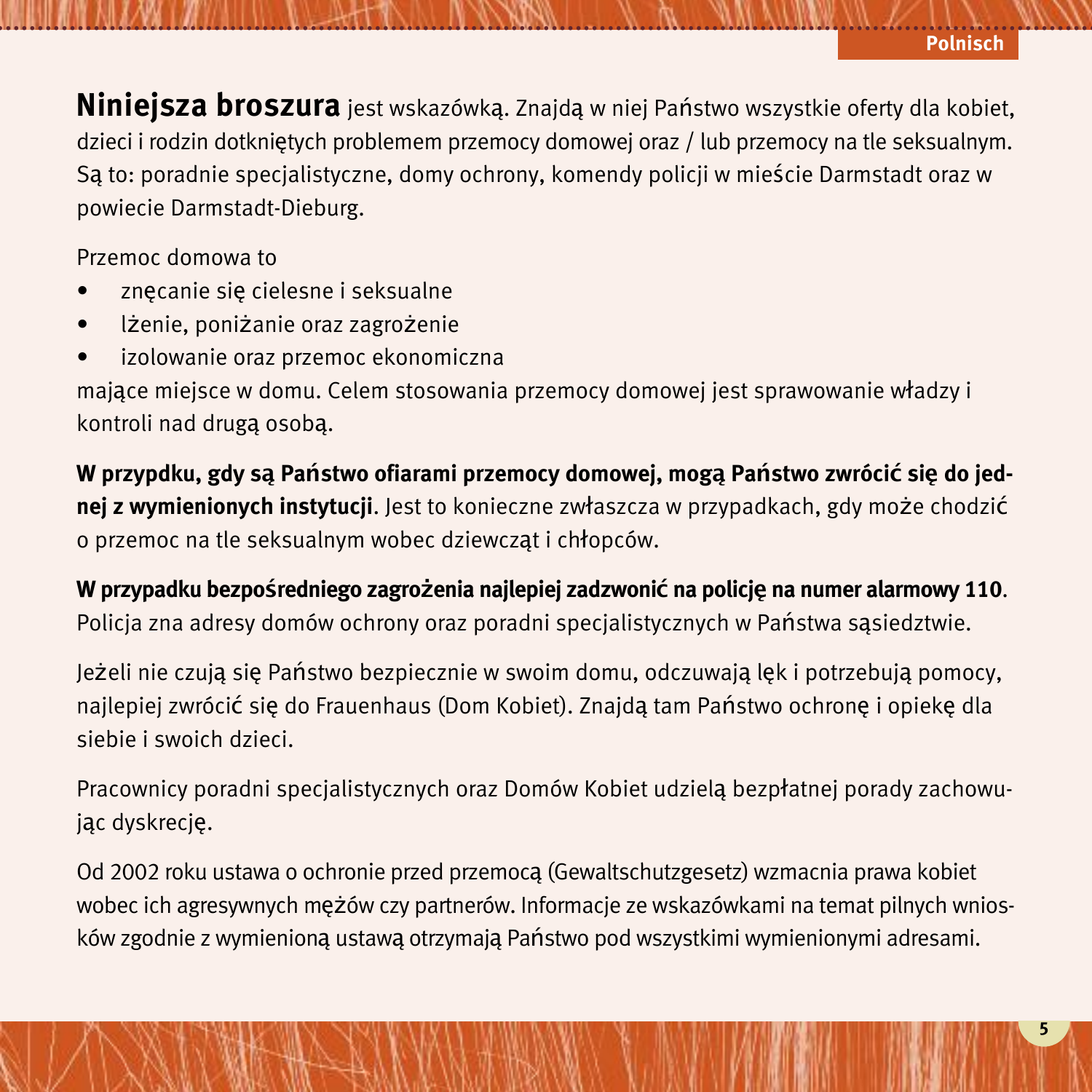## **......................................................................................................................................... Russisch**

**Данная брошюра** является справочником-указателем. Здесь Вы найдете все предложения, предназначенные для женщин, детей и семей, которые подвергаются домашнему и / или сексуальному насилию. Это специальные консультационные пункты, дома защиты, полицейские участки в городе Дармштадт и в округе Дармштадт-Дибург.

Домашнее насилие это

- причинение телесных повреждений и сексуальное насилие
- оскорбление, унижение и угрозы
- изоляция и экономическое принуждение,

происходящие дома. Целью домашнего насилия является осуществление власти и контроля.

**Обращайтесь в любой консультационный пункт, если Вы столкнётесь с насилием.**

Это особенно необходимо, если речь идёт о сексуальном насилии над девочками и мальчиками.

**В случае непосредственной опасности вызовите полицию по номеру экстренной помощи 110.** В полиции можно узнать адреса домов защиты и консультационных пунктов, которые находятся рядом с Вами.

Если Вы не чувствуете себя в Вашем доме в безопасности, если Вам страшно или Вы нуждаетесь в поддержке, обращайтесь в убежище для женщин. Вы и Ваш ребёнок найдёте там защиту и заботу.

Сотрудницы специальных консультационных пунктов и убежищ для женщин проконсультируют Вас конфиденциально и бесплатно.

Благодаря Закону о защите от насилия, действующему с 2002 года, были укреплены права женщин по отношению к их мужьям или партнёрам, склонным к насилию. Справочник-указатель для подачи срочных заявлений согласно Закону о защите от насилия Вы сможете получить по всем вышеуказанным адресам.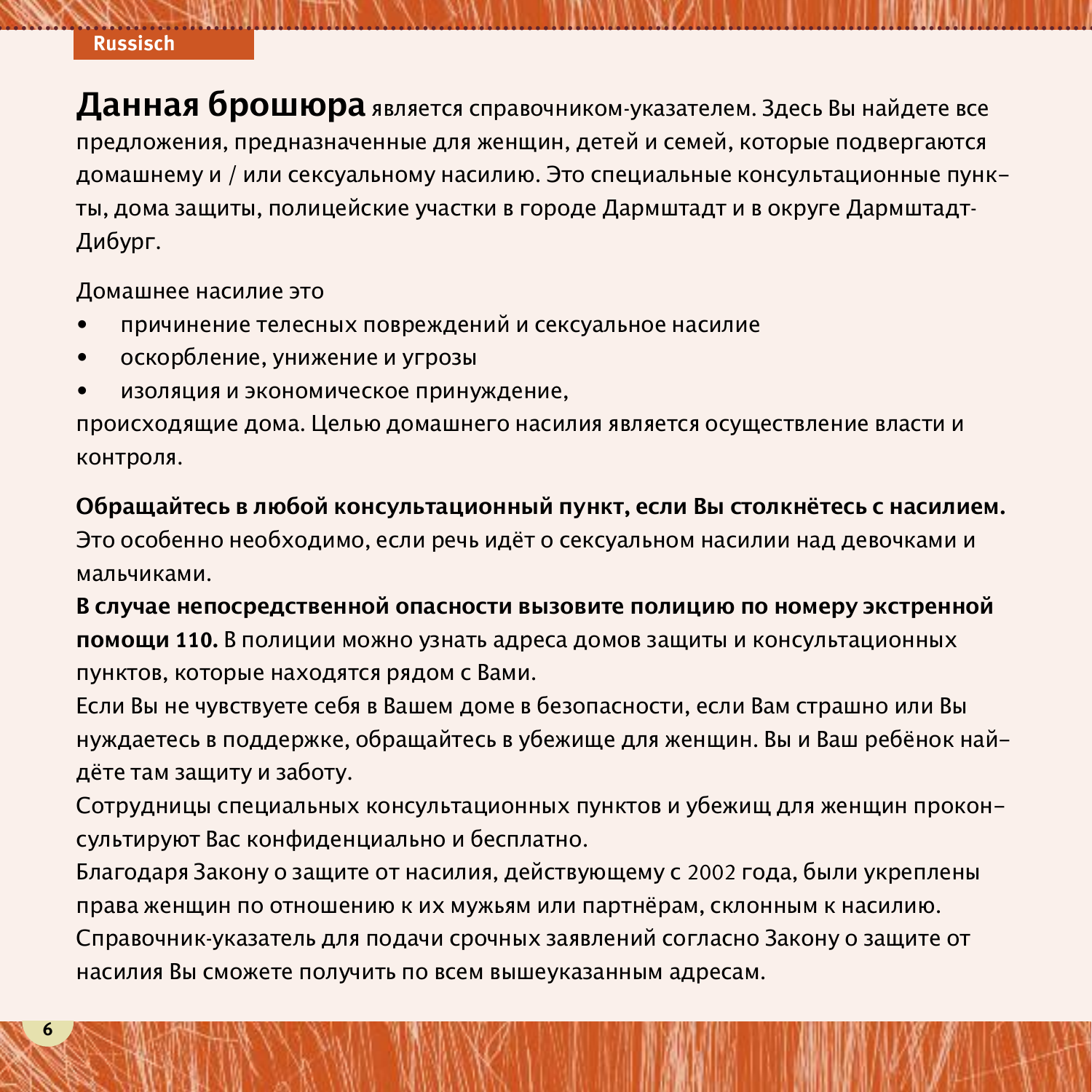**7**

**Bu broşür** bir yol göstericidir. Ev içi ve/veya cinsel şiddete maruz kalmış kadınlar, çocuklar ve aileler için bütün teklifleri burada bulabilirsiniz. Bunlar Darmstadt kenti ve Darmstadt-Dieburg nahiyesindeki branş danışmanlık büroları, koruma evleri, polis görev yerleridir.

Ev içi şiddet ev içinde vuku bulan

- Bedensel ve cinsel kötü muamele etmek
- Küfür etmek, aşağılamak ve tehdit etmek
- Tecrit etmek ve ekonomik şiddettir.

Ev içi şiddetin amacı, Güç ve Kontrol uygulamaktır.

**Şiddete maruz kaldığınızda bir danışmanlık bürosuna başvurunuz.** Şayet ihtimalen kız ve erkek çocuklara karşı cinsel şiddet mevzubahis ise, bu bilhassa gereklidir.

**Doğrudan doğruya bir tehlike durumunda, imdat telefon numarası 110' dan polisi arayınız.** Yakınınızdaki koruma evleri ve danışma bürolarının adreslerini polis bilmektedir.

Şayet evinizde kendinizi emniyette hissetmiyorsanız, korkuyorsanız veya yardıma ihtiyacınız varsa, bir kadınlar evine başvurunuz. Orada sizin ve çocuklarınız için koruma ve bakımı bulacaksınız.

Branş danışmanlık bürolarında ve kadınlar evlerindeki bayan çalışanlar, size gizli ve ücretsiz olarak danışmanlık hizmeti verirler.

Şiddete Karşı Koruma Kanunu 2002' den beri, şiddet kullanan kocalarına veya erkek arkadaşlarına karşı kadınların haklarını güçlendirmiştir. Şiddete Karşı Koruma Kanunu gereğince acil dilekçeler için yol göstericiyi bahsi geçen tüm adreslerden elde edebilirsiniz.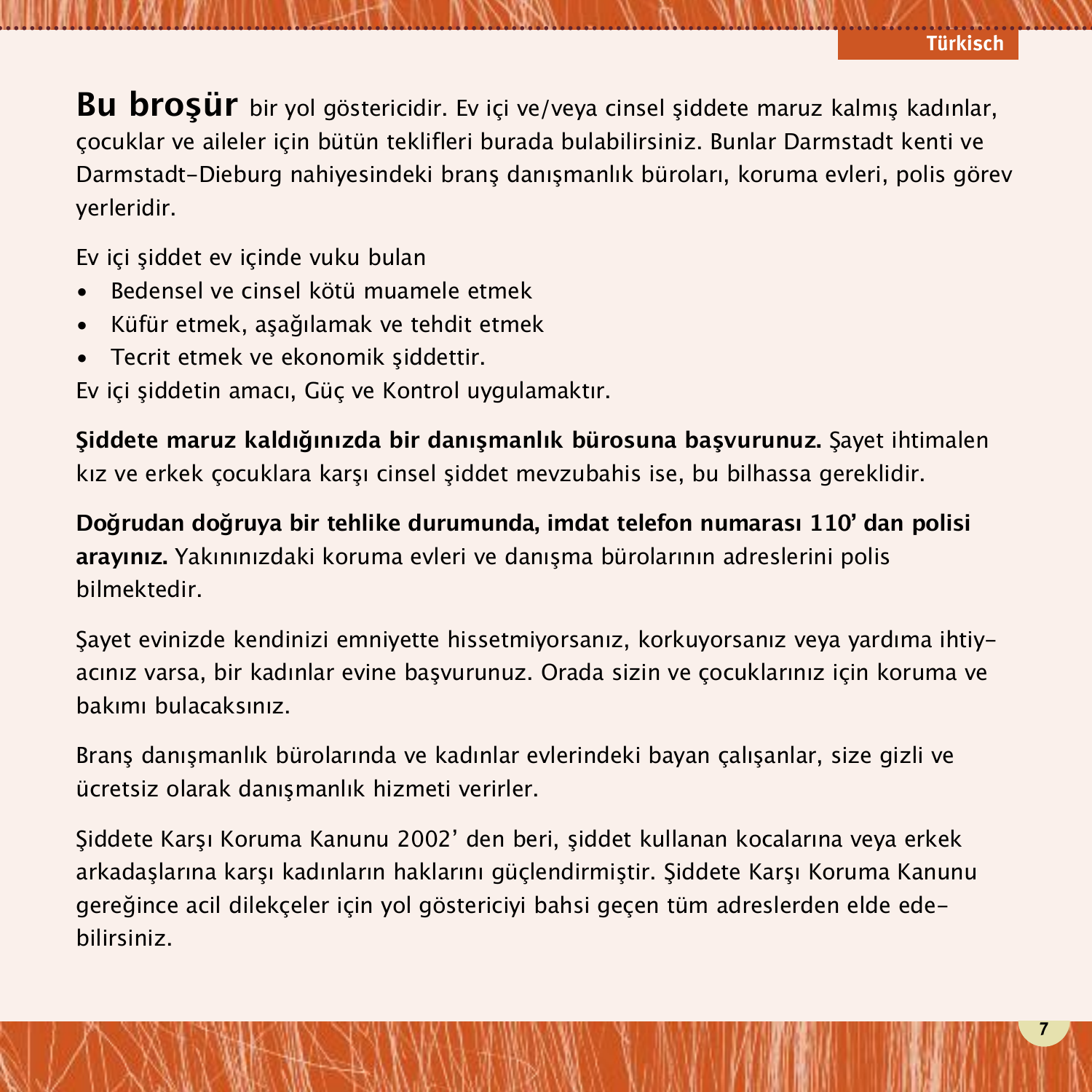## **......................................................................................................................................... Arabisch**

هذا الكتيب عبارة عن دليل ستحدون فيه جميع العروض للأطفال والنساء والأسر الذين يعانون من العنف الأسري/المنزلي و / أو الجنسين

هذه هي مراكز تقليم المشورة أي مراكز الارشاد وملاحرم خاصة آمنة ومراكز الشرطة في مدينة دارمشطات وفي دائرة محافظة دا, مشطات ديبو, ج.

ا**لعنف المن**غ لي/الأسبري هو

- الايذاء الجسدي والجنسي
- الإساءة اللفظية كالشتم والسب، الإهانة والتهديد
	- العزلة والعنف الإقتصادي

الذي يحدث في المنزل. الهدف من العنف الأسري هو ممارسة **السلطة** وفرض **السيطرة**.

يوجي الإتصال بمركز الإرشاد في حالة تعرضكم للعنف. وبالخصوص عندما يتعلق الأمر بالعنف الجنسي الممارس على الفتيان والفتيات.

وأثناء تعرضكم لخطر داهم يرجى الإتصال بالشرطة عبر رقم **هاتف الطوارئ 110**.

بحيث أن الشرطة على علم بعناوين الملاحئ الخاصة بالنساء والملاحئ الخاصة الآمنة وكذا عناوين مراكز الإرشاد القريبة منكم

إذا كنتم لاتشعرون بالآمان في منزلكم وتشعرون بالخوف أو في حاجة ماسة إلى مساعدة يرجى الإتصال بأحد الملاجع الحاصة بالنساء سوف تجدون هناك بمعية أطفالكم الحماية والدعم والعناية التامة.

موظفي مراكز تقديم المشورة وملاجئ للنساء سوف يقدمون لكم المشورة والإرشادات اللازمة مجانا وبكل ثقة وسرية تامة.

منذ عام 2002 يعزز قانون الحماية من العنف حقوق المرأة ضد زوجها أو شريكها العنيف. ويمكنكم الحصول على دليل، يوضح كيفية تقديم طلب أو شكوى عاجلة طبقا لأحكام قانون الحماية من العنف، لدى جميع العناوين المذكورة والمدرحة في الكتيب.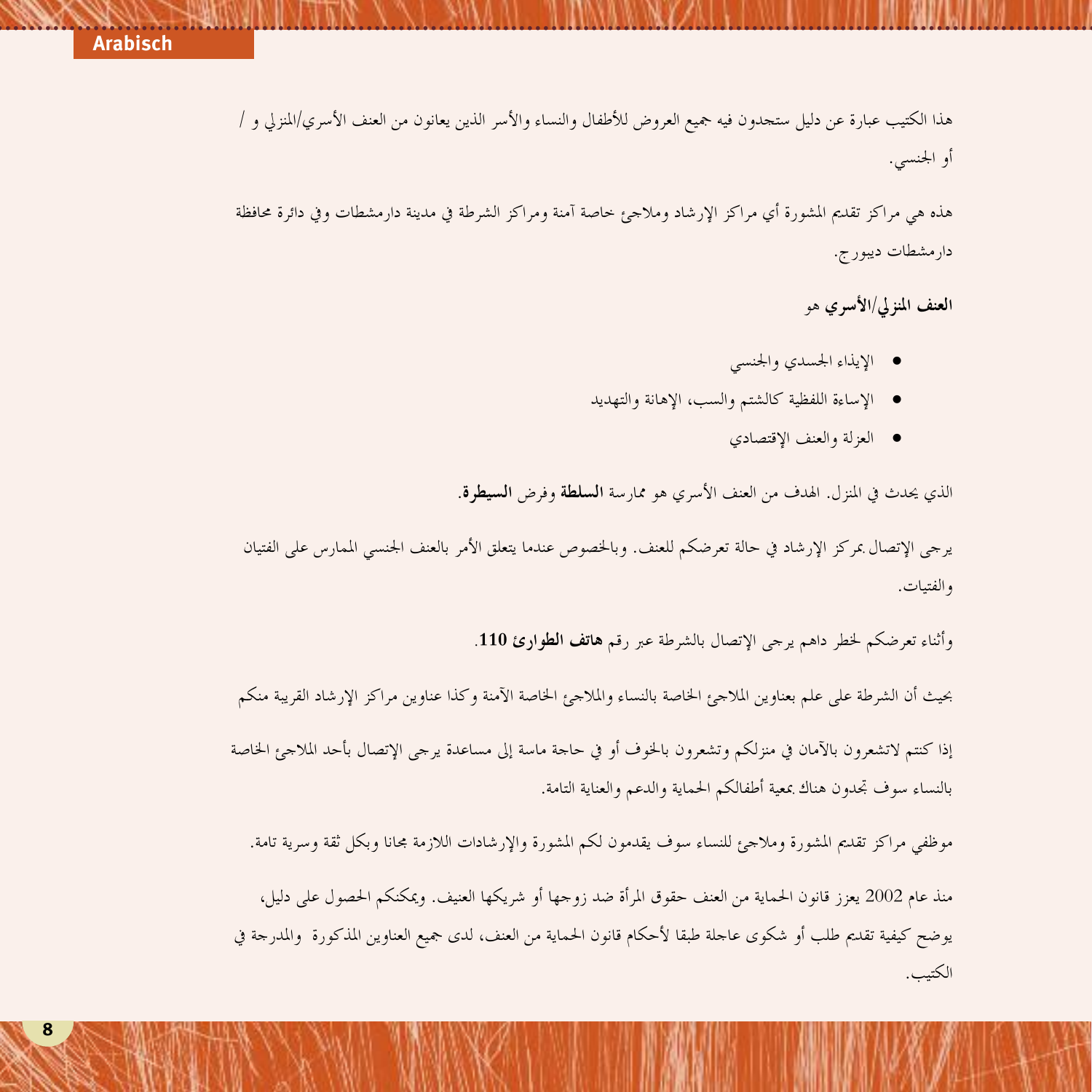این جز وه یک ر اهنما میباشد. شما در این جز وه همه عرضه ها و بیشنهادات ر ا بر ای خانم ها، کودکان و خانواده ها که با خشونت خانگی و یا جنسی مواجه هستند بیدا میکنید. این مکان ها مر اکز مشاو ر ی و ر اهنمائے، بناهگاه ها، ادار ه های شهر بانے (بایس) در شهر "دار م اشتات" و منطقه "دار م اشتات – دببو ر گ" مبیاشند

**بعنو ان <b>خشونت خان**گی شمر ده میشو د: • سوءِ استفاده جسماني و جنسي • ناسز اگوئے، تحقر و تھدید • طرد و منز وي کردن و جبر اقتصادي که در خانه اتفاق مے افتد هدف خشو نت خانگے در ابن هست که **قدرت و کنتر ل**ی ر ا اعمال نماید <sub>.</sub>

اگر ِ شما یا خشونت مواجه هستید لطفا یا مر اکز مشاور ی و ر اهنمائی تماس بگیر بد ِ این امر به و بڑ ہ مو قعی الز امی است که احتمالاً خشو نت جنسی به دختر ان و بسر ان در میان باشد ِ

> در **موارد خطر فوری،** یا بلیس تحت ا**ورژانس فوری 110** (یا تلفن) تماس بگیر بد ِ بلِیس آدرس های بناهگاه ها و مراکز مشاوری و راهنمائی را در منطقه شما میشناسد.

اگر شما احساس میکنید که در خانه خود در امن نیستید، ترس و یا نیاز به کمک دارید، لطفا با یناهگاه زنان تماس بگیرید. از شما و فرزندان تان در آنجا حفاظت و حمایت خواهد شد.

کار مندان مر اکز مشاو ر ی و ر اهنمائے و بناهگاه های ز نان شما ر ا محر مانه و ر ایگان ر اهنمائی میکنند ِ

قانون حفاظت از خشونت از سال 2002 به بعد حقوق زن را در بر ابر خشونت شوهر یا شریک ز ندگی تقویت مینماید ِ طبق قانون حفاظت از ِ خشونت میتوان یک جز و ه ر اهنما بر ای در خو است فور ی ر ا که در نز د آدر س های ذکر شده موجو دند در بافت کر د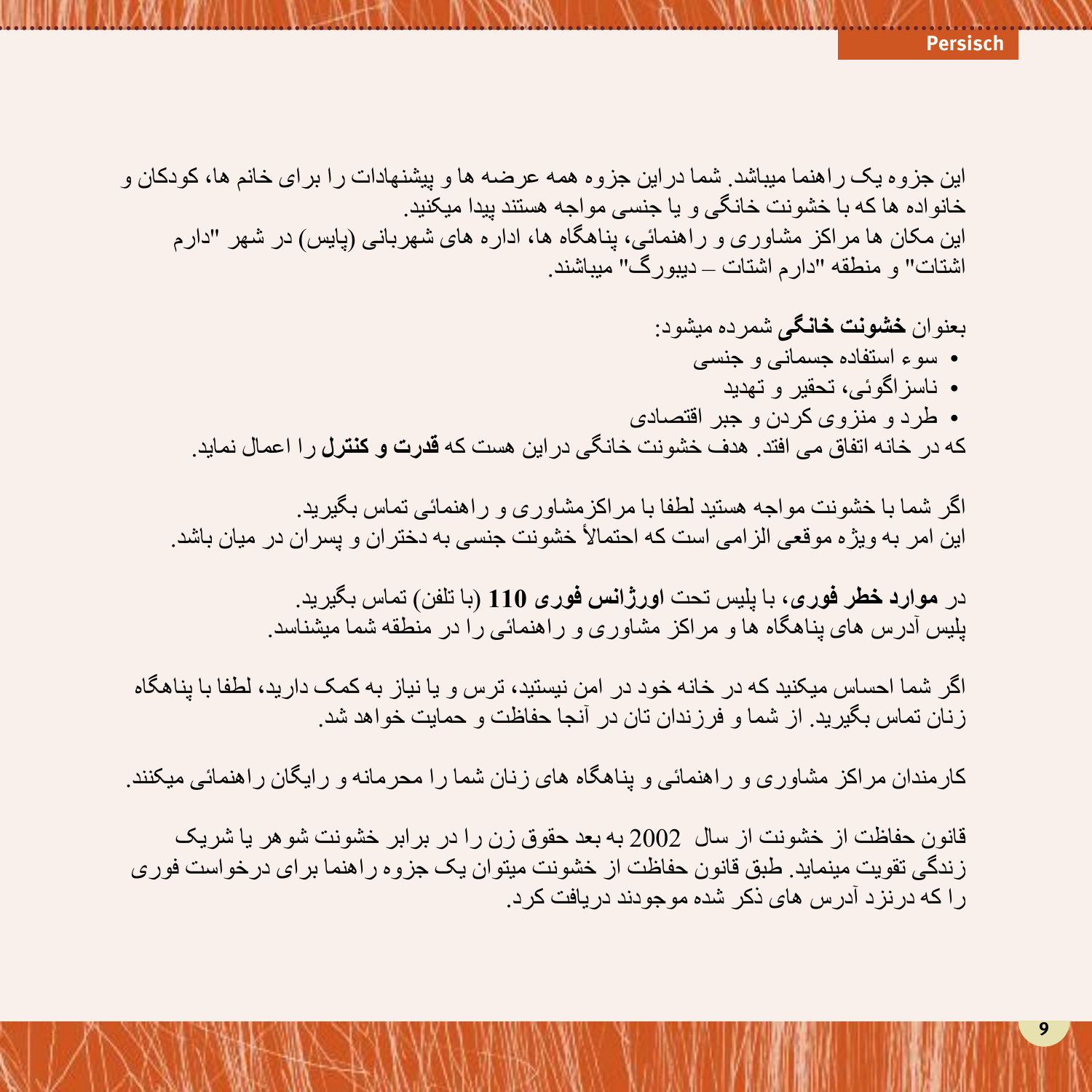## **......................................................................................................................................... Kurdisch**

Va brosûra rêberîye ke. Tê da ji bo jin, zarok û malbatên ku zordarîya a ku malê wan û / an jî zordarîya tecawîzkirinê (seksê) bi serî wan da hatîye. Ewana ji bixwe dezgehên pispor jibo şêwirîyê, xanîyên bo parastinê û polîsên bajarî Darmstadt'ê û ên Landkreis Darmstadt - Dieburg'ê ne.

Zilma malȇ ewane ne

- Lêdana şexsî und miameleya tecavîzkirinê
- Pȇvçȗn/kifr, bȇrȗmetkirin ȗ tehdȋtkirin
- Îzolekirin (bi tenêhiştin) zilma aborî

Vana ne ȇn ku ji mal diqewimin. Armanca zilma mal ewaye, bikaranȋna **desthilatȋ ȗ sax kirine (kontrolkirin**)

Heke ku dijî we zilm bêt kirin, biçin wan bûroyên şêwîrgeh û ser li wan bidin. Vaya bi taybetî pêwîste, guman hebe ku ew zordarîya jibo tecawîzkirina qîz û cîwana bêt pêkanîn.

Ji dema **xeterek rasterat**, telefona polis ya **banga alȋkarȋyȇ (imdatȇ) 110** bikin. Polis navnîsanên xanîyên bo parastinê û ên bûroyên sêwîrgeh, ên ku nêzîkî we ne, nasdikin.

Ger hun xwe di mala xwe da ewlekar /têkûz hîs nakin, hûn ditirsin an hewceya we ji bo alîkarîyê hebe, serlêdana xanîyajinan "Frauenhaus" bikin. Hem hûn û hem jî zaroyên we ji wêderê ên bên parastin û ew ê guh bidin we.

Hevkarên bûroyên şêwîrgeh û ên xanîyajinan "Frauenhaus" ê şêwirî we bo ewlekarî û ê bê pere bikarbînin.

Di sala 2002 yan virda Zagona Parastina Dij Zilmê, mafên jinên ku zilam û hevalên wan zilmê ji wan dıkın, bihêz dike. Rêberîya daxwaznameya gur Zagona Parastina Dij Zilmê, hûn dikarin ji hemû navnşanên ku hatin binavkirin, bilez bistînin.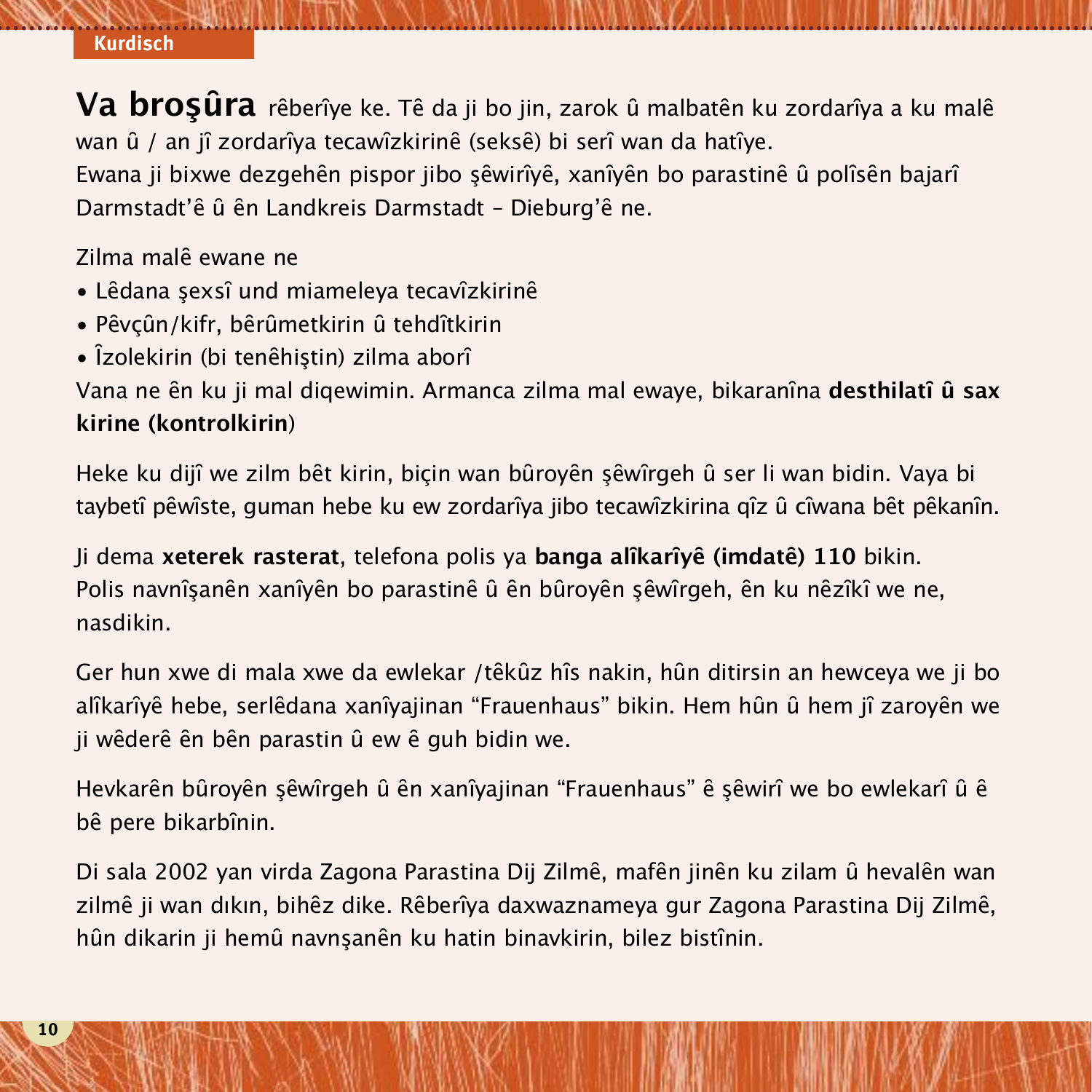#### **Thailändisch**

อนสารฉบับนี้เป็นหนังสีอชู่มือ ณ ที่นี่ท่านจะพบการเสนอทั้งหมดสำหรับเรอริ เด็กและละอบครัวที่ถูกกระทำล้วย ความรแมเรงไนครอบหรือและ / หรือทางเพศ ซึ่งเหล่านี้ที่ออกานให้คำเป็กษาแนะนำไดยให้ยวชาณเจพาะหาง ขอามดับกรองหวัดทิกาย เขาเบิดำรวจในเบียงคาร์มๆตัดก์ อละไนเขอปอดจะออาร์มหลัดที่เดินวร์ก

#### ดวามรุนแรงในกรอบกรัว ก็อ

- การจากกรุณกรรมทางร่างการพันธุรทางเหศ
- คำพูดเหยียดหยาม การดูหนึ่นและการนั้นทู่
- . การแธกรอกจากคนขึ้นและความรุนแรงทางศวษ<u>อ</u>กิจ

ที่เกิดขึ้นที่บ้าน จุดประสงค์ของความรุนแรงในทรงบุครัวคือ การใช้อำนาจและอาจควบคุมบังคับ

เมื่อท่านจากระทำด้วยความรุนแรงขอให้ท่านมาติดต่อที่สถชนให้คำปรึกษาแพะนำ นี้เป็นสิ่งที่ดำเป็นโครเฉพาะอย่างยิ่งในกรณีที่อาจจะเป็นการกระทำความรายเรงทางเหตุต่อเด็กพนิงและเด็กทายใต้

ในกรณีที่เพศอันตรายใกล้ขะเกิดขึ้น ขอไท้ได้วน ใหวศัพท์แข็งตำรวจ โดยค่านหน่ายเอชโทรศัพท์ออเชิน 110 ตำรวบทราบที่อยู่ของสถานผู้มครองสวัตติภาพและสถานให้คำปรึกษาเยนะนำที่อยู่ในละแวกใกล้เลืองท่าน

ในกรณีที่ท่านรู้สึกไม่ปลอดภัยในบ้านของท่าน มีความกลัวหรือต้องการความช่วยเหนือ ขอให้ท่านติดต่อไม่ที่บ้านพักสตรี ที่นั้นท่านและบุครของท่านจะได้รับความกุ้มครองเซะการดูแล

เข้าหน้าที่ขอรังเจงสถานให้จำปรึกบาแนะนำโดยผู้คือวากผูเฉพาะทางและบ้านทักสตวัจะให้คำแนะนำปรึกษาทำนอย่างเป็น ความล้ามเละไดยไม่ต้องเป็นท่าใช้จ่าย

ตั้งแก้ปีค.ศ. 2002 กฎหมายคุ้มครองผู้ถูกกระทำด้วยกวามรุนแวงได้เพิ่มศิทธิของสงนีที่มีต่อสามีหรือผู้ที่อยู่กินวันสามีของ เธอที่อระดำความรุนแรง ในกรฟิฟี่มีทำร้องขอเร็จค่านตามกฎหมายคุ้มควองผู้ถูกตระทำด้วยความรุนแรง ท่านจะได้รับ ทนังสือคู่มือจากที่วยู่ทั้งหมดที่ได้กล่าวถึงนี้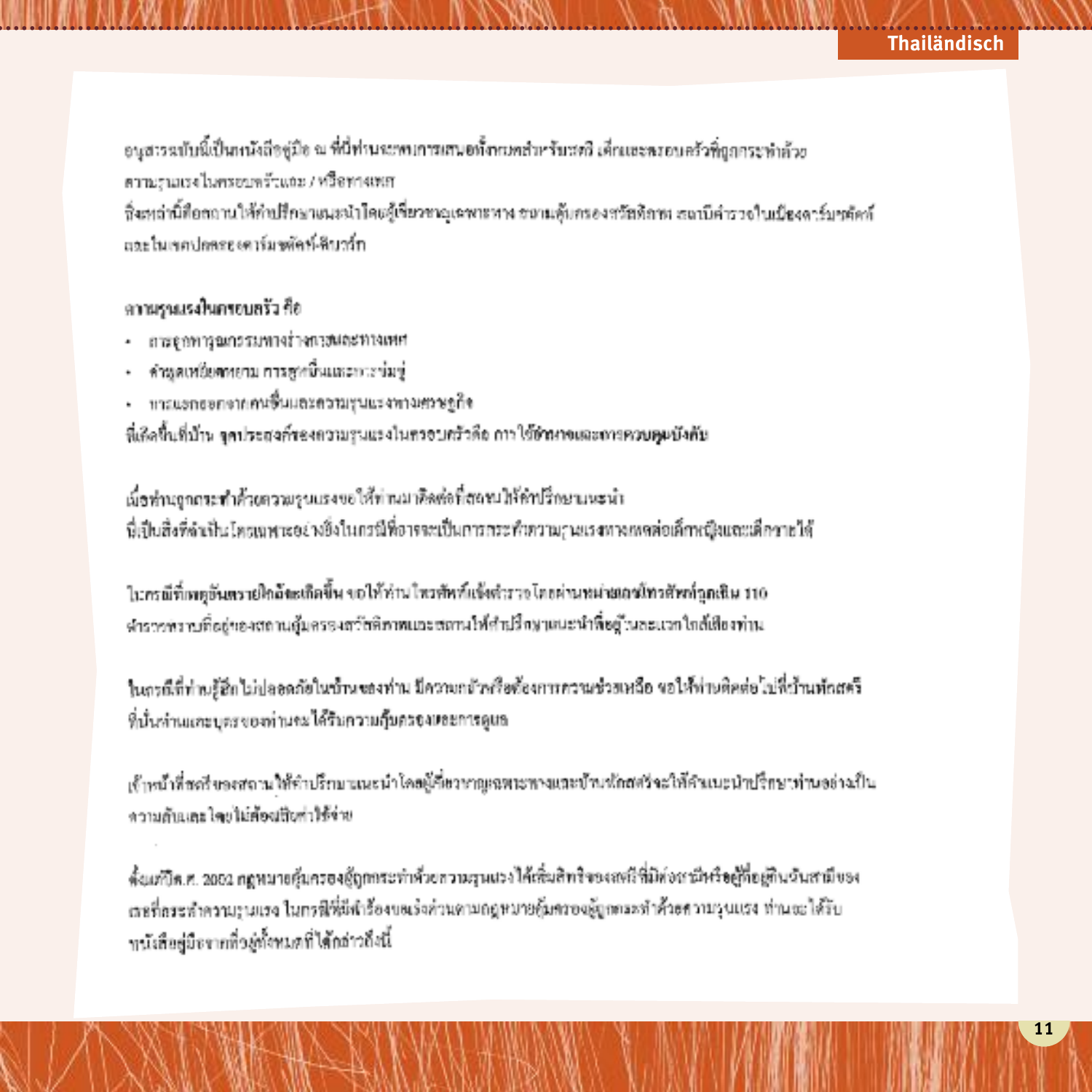یہ پیغلٹ آپ کی رہنما<u>ئی کے لئے ہ</u>ے۔اس میں آپ کوعور توں۔ بیچوں۔ فیمیلی کے بارو میں **تمام معلومات ملیں گی جن ک**و سمھریلو ہاجنسی تشد د کاسامناہے۔ اس ثیما ڈارمشند شر اورڈارمشند۔ڈی پر گیالانڈ کرایٹس میں واقع باہر اندمشوروکے مقابات۔ پناہ گاڑں اور پولیس کے دفاتر شامل ہیں محمر پلوتشد دی<sub>ش در م</sub>ج ذیل شامل میں: - جسمانی اور جنسی زیاد تی - گالیاں ویٹا۔ ے عزت کرنا۔ دھمکیاں دینا۔ تنبأ كرناادر معاشى طور پریریشان کرنا ایسے امور جو گھر میں ہوں گھر پلوتشد د کا متصد گھر پر طاقت اور کنٹر ول قا یم کرناہو تاہے۔ اگر آپ کو گھریلیو تشد د کاسامناہے تومشورہ کے ستشرے رجوع کریں۔ یہ خاص طور پر اس دقت ضر دری ہے جب کم عمر لڑکیوں بالزكول سے جنسی تشد د کامعاملہ ہو۔ گنی فوری خطرے کی صورت بیں پولیس کو اس نمبر پر فون کریں: فون نمبر 110 یولیس کو آیکے نزد کی پٹاہ گاہوں ادر مشاورتی سنشروں کے ایڈرلیں معلوم ہوتے ہیں۔ جب آپ اپنے گھر میں غیر محفوظ محسوس کریں پاخوفزدہ ہوںاور آپ کو مدو کی خرورت ہولو کسی فراون بادس۔ سے راہلہ کریں۔ آپ اور آپ کے پچوں کو دہاں پناہ ملے گی اور دیکھ بھال ہوگی ۔ مشاور ٹی سنشراور فراون ہاوس کاعملہ مفت کام کر تاہے۔ سال2002۔ یہ عورتوں کوان کے خادعدوں اور ساتھیوں سے تشد دے بھانے کے لیئے قانون سخت کر دیا گیاہے۔ تشد دے بھادے قانون کے تحت فوری درخواست دینے کی رہنمائی ان تمام مقامات سے مل سکتی ہے جن کے پیتہ جات دیئے کئے ہیں۔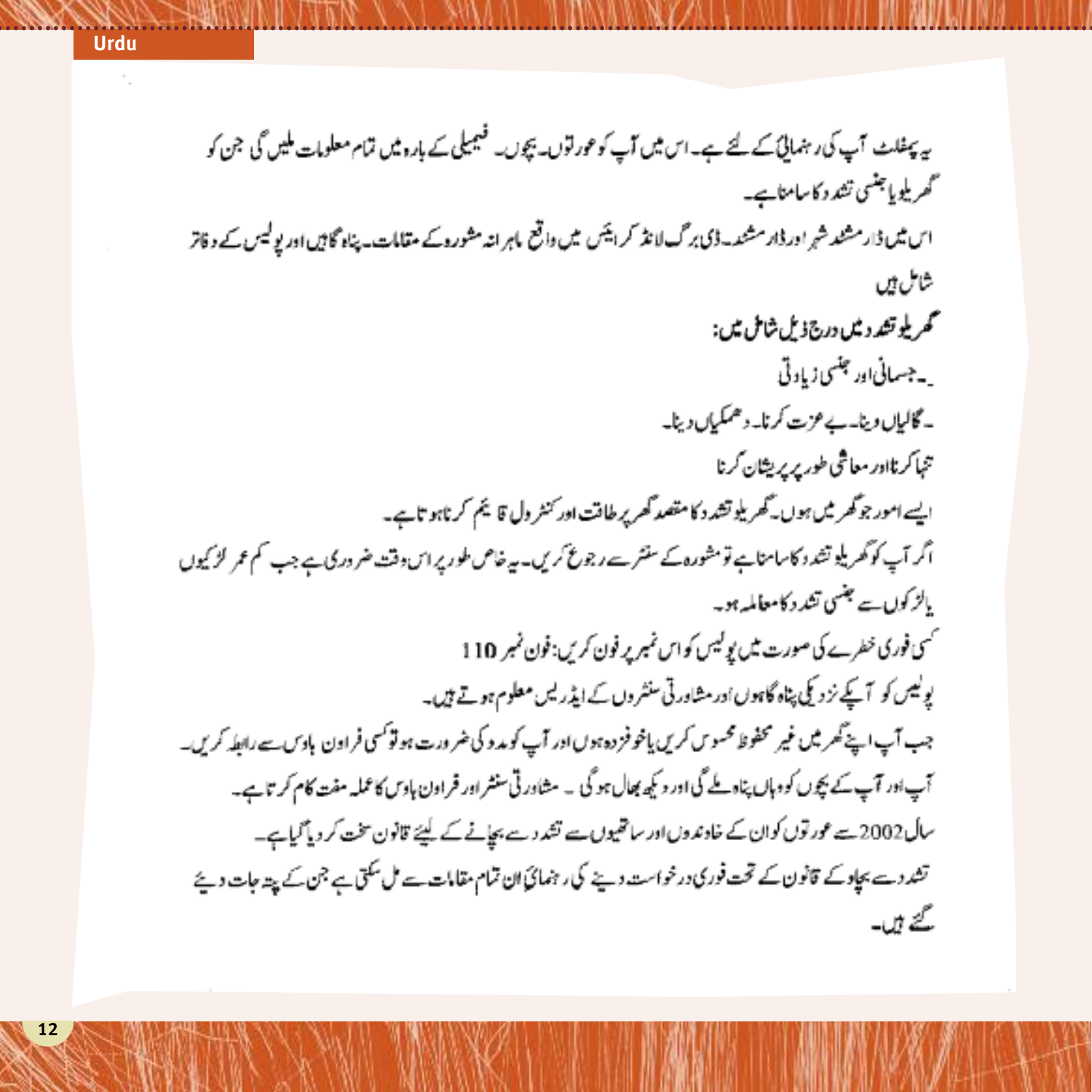**Тази брошура** представлява един пътеводител. Тук ще намерите предложения за жени, деца и семейства, които са засегнати от сексуално или от домашно насилие. Това представляват специализирани служби за консултация, домoвe, оказващи помощ и защита за малтретирани жени, полицейски участъци в град Дармщат и окръг Дармщат-Дибург.

Домашното насилие представлява

- физическо и сексуално малтретиране,
- ругаене, унижение и заплаха,
- изолация и икономическa власт,

които се упражняват в домашни условия.

**Обърнете се към една специализирана служба ако сте засегнати от насилие**. Това е особено необходимо, ако евентуално става въпрос за сексуално насилие върху момичета или момчета.

#### **При непосредствена опасност се обадете на полицията на телефонa за спешни**

**случаи 110.** Полицията знае адресите на домoвeте, оказващи защита за малтретирани жени и на службите за консултация в близост до Вас.

Ако нямате чувство за сигурнст в собствения си дом, ако се страхувате или имате нужда от подкрепа, обърнете се към един от домовете за малтретирани жени. Там Вие и Вашите деца ще намерите закрила и придружаване.

Служителките на специализираните служби за консултация и на домoвeте за малтретирани жени ще Ви окажат съвет поверително и безплатно.

От 2002 година Законът за защита срещу насилие укрепи и засили правата на жените срещу насилствени съпрузи и партньори. За спешни молби съгласно Закона за защита срещу насилие можете да получите пътеводител при всички опоменати адреси.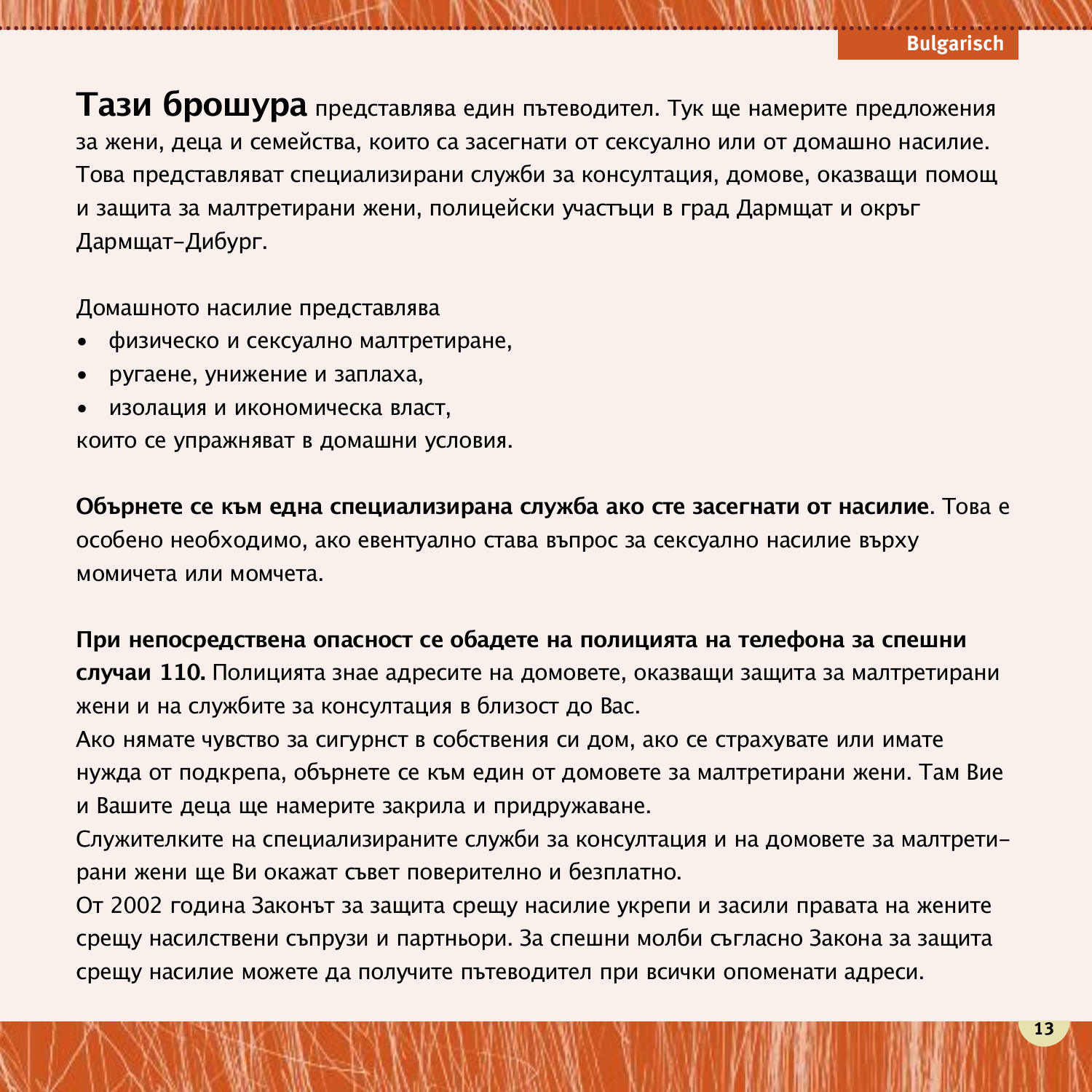## **......................................................................................................................................... Rumänisch**

**Această broşură** este un ghid. Aici găsiţi toate ofertele pentru femei, copii şi familii care sunt victime ale violenţei domestice sau sexuale. Este vorba de centre de consiliere de specialitate, adăposturi şi sedii de poliţie situate in Darmstadt şi în districtul Darmstadt – Dieburg.

Prin violenţa domestică se înţeleg

- maltratarea fizică şi abuzul sexual
- insultele, umilinţa şi ameninţările
- izolarea si abuzul economic

care se petrec acasă.

**Dacă sunteţi victimă a violenţei, vă rugăm să vă adresaţi centrelor de consiliere.** Acest lucru este necesar îndeosebi în cazul în care e posibil să fie vorba de abuz sexual la fete şi băieţi.

**În cazul unui pericol iminent vă rugăm să sunaţi la poliţie la numărul 110.** Poliția cunoaște adresele adăposturilor și ale centrelor de consiliere din apropiere de dumneavoastră.

În cazul în care nu vă simțiți sigură în locuința dumneavoastră, vă e teamă, sau aveți nevoie de sustinere, contactați adăposturile pentru femei. Acolo veți găsi protecție și consiliere pentru dumneavoastră şi copiii dumneavoastra.

Angajații centrelor de connsiliere de specialitate și al adăposturilor pentru femei vă consiliază confidențial și gratuit.

Drepturile femeilor în fata sotilor sau al partenerilor lor violenti sunt protejate din anul 2002 de legea împotriva violentei. Un ghid pentru cereri de urgentă conforme legii împotriva violentei primiti la toate adresele de mai sus.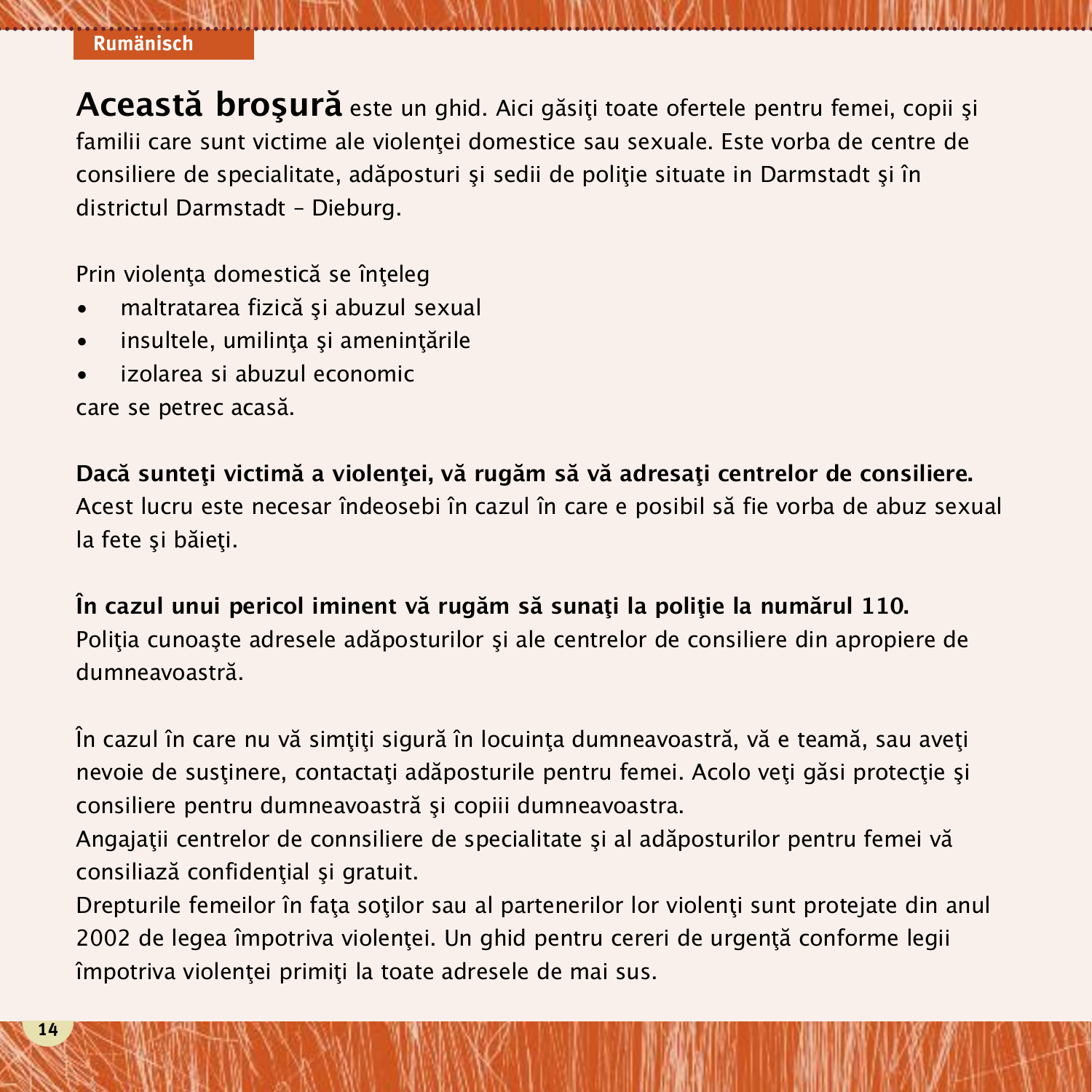## **Hilfe für Frauen**

## **Polizei**



**Die Beamtinnen und Beamten der Polizei sind in Fällen von häuslicher Gewalt oder nach anderen Straftaten erste Ansprechpartner für Opfer.**

**Auch wenn die Polizei in der Regel die Institution ist, die "rund um die Uhr" ansprechbar ist, kann sie nicht jede Hilfe in akuten Krisen leisten. Deshalb ist sie Teil des Netzwerks Gewaltschutz, das für die Beratung und Begleitung von Frauen und Kindern ein professionelles Hilfsangebot gewährleistet.**

**.........................................................................................................................................**

**Für Fragen steht die Opferschutzbeauftragte des Polizeipräsidiums Südhessen als Ihre Ansprechpartnerin zur Verfügung.**

#### **Beachten Sie bitte:**

Die Polizei ist verpflichtet, ein Strafverfahren einzuleiten, sobald sie Kenntnis von einer Straftat hat. Diese Verpflichtung gilt nur für die Polizei, nicht aber für die Beratungsstellen.

#### **Opferschutzbeauftragte der Polizei**

Orangerieallee 12 **64285 Darmstadt** Telefon 06151 / 969-4032 Fax 06151 / 969-4045 Opferschutz.ppsh@polizei.hessen.de

### **Im Notfall wählen Sie bitte immer die 110.**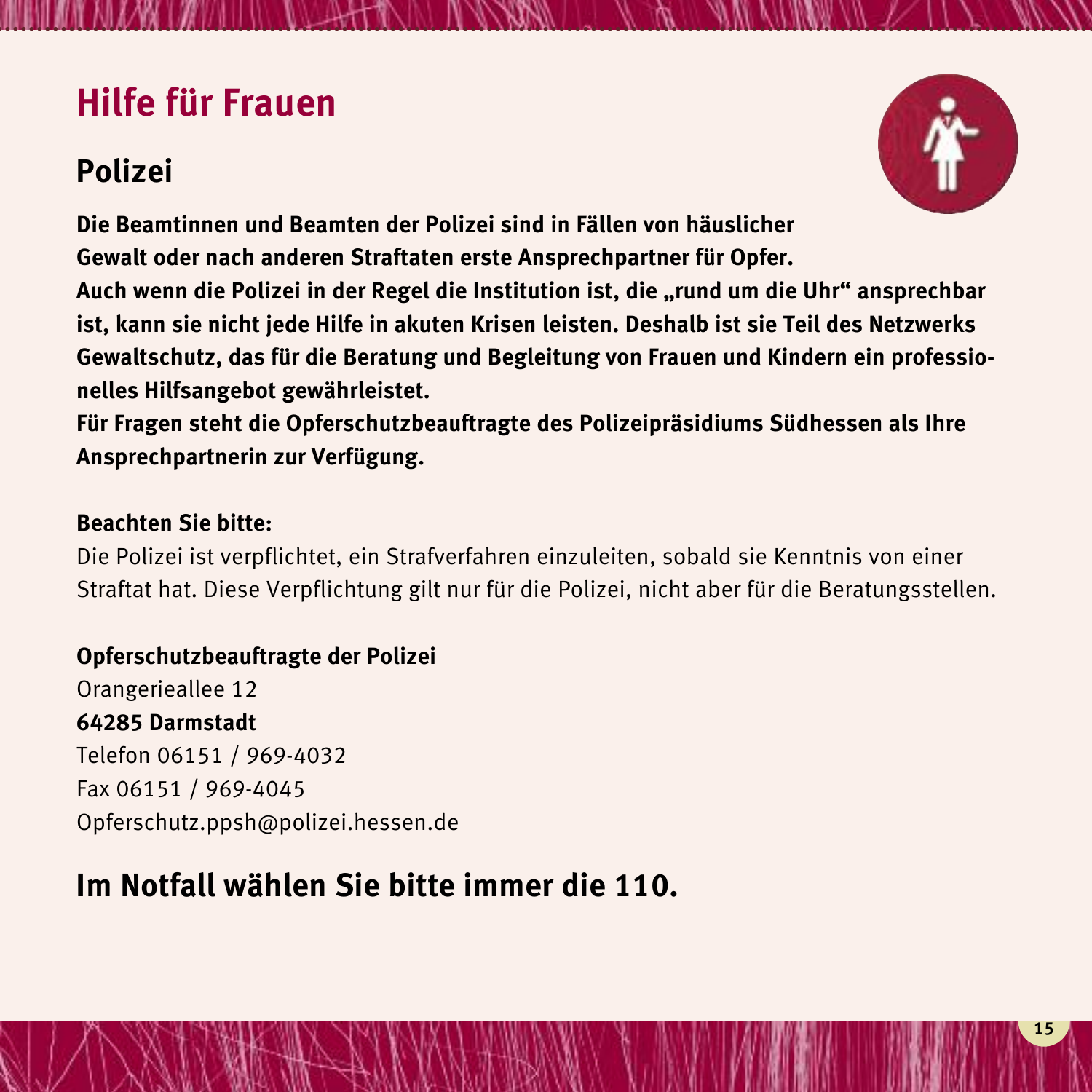### **Soforthilfe nach Vergewaltigung ohne polizeiliche Anzeige\***

#### **Jede Vergewaltigung ist ein medizinischer Notfall. Im Krankenhaus erhalten Sie Hilfe.**

Wenn Sie Opfer einer Sexualstraftat geworden sind, sollten Ihre Gesundheit und Ihr weiteres Wohlergehen an erster Stelle stehen.

### **www.soforthilfe-nach-vergewaltigung.de**

#### **Sie wollen anzeigen**

Wenn Sie zeitnah eine Anzeige erstatten möchten, rufen Sie die Kriminalpolizei an. Diese nimmt die Anzeige auf und bringt Sie in ein Krankenhaus.

**.........................................................................................................................................**

Wenden Sie sich direkt an die Kriminalpolizei (K 10) in Darmstadt:

#### **Telefon 06151 / 969 - 4112 oder an den Polizeilichen Notruf 110**

#### **Sie wollen nicht anzeigen**

Wenn Sie keine Anzeige erstatten möchten, können Sie sich zeitnah an das Klinikum Darmstadt oder die pro familia wenden.

Eine Anzeige über Ihren Kopf hinweg erfolgt nicht, es gilt die ärztliche Schweigepflicht.

#### **Sie können zwischen den folgenden Möglichkeiten entscheiden:**

- 1. Sie wollen eine medizinische Versorgung, aber keine Sicherung möglicher Spuren.
- 2. Sie wollen eine medizinische Versorgung und mögliche Spuren sichern lassen.

#### **Das öffnet die Möglichkeit, noch zu einem späteren Zeitpunkt Anzeige zu erstatten.**

\*all rights reserved: Frauennotruf Frankfurt

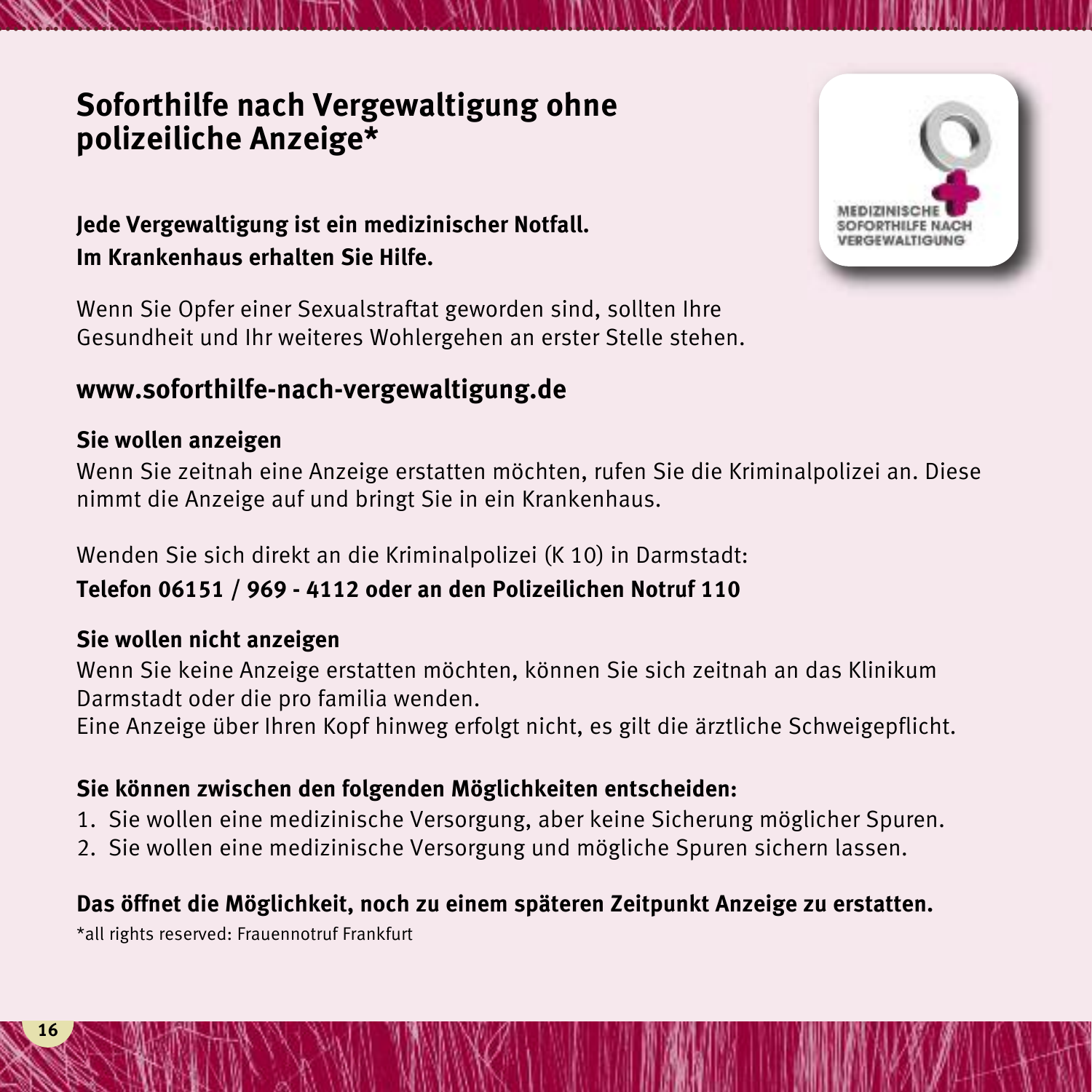#### **Klinikum Darmstadt** Grafenstraße 9 **64283 Darmstadt** Telefon 06151 / 1076151 Mo. bis Do. 8.00 bis 15.45 Uhr Fr. 8.00 bis 13.00 Uhr **Außerhalb dieser Zeiten** (auch nachts und am Wochenende): **Zentrale Notaufnahme** 06151 / 1076151

**pro familia e.V. – Notruf und Beratung bei sexualisierter Gewalt** pro familia Darmstadt / Frauennotruf Landgraf-Georg-Straße 120 **64287 Darmstadt** Telefon 06151 / 45511 | Telefon 06151 / 42942-0 darmstadt@profamilia.de www.profamilia.de/darmstadt

#### **Bei Gewalterfahrung in Beziehungen finden Sie auch Hilfe bei:**

**Beratungsstelle "Frauen-Räume" Fachberatungsstelle für Frauen Fachberatungsstelle des Frauenhauses Frauen helfen Frauen e.V.** Bad Nauheimer Straße 9 Zentturmstraße 6 **64289 Darmstadt 64807 Dieburg** Telefon 06151 / 375080 Telefon 06071 / 25666

Ein Kooperationsprojekt der pro familia mit dem Landkreis Darmstadt-Dieburg, der Wissenschaftsstadt Darmstadt, den städtischen Kliniken und dem Netzwerk Gewaltschutz

WINTON AN ARRAY AND TRIAL TO THE RELEASED OF A STRING OF A STRING OF THE VILLE WAS ARRANGED TO A LOCAL TO A LOCAL TRIAL TO A LOCAL THREE OF A LOCAL TO A LOCAL THREE OF A LOCAL TO A LOCAL THREE OF A LOCAL TO A LOCAL THREE O

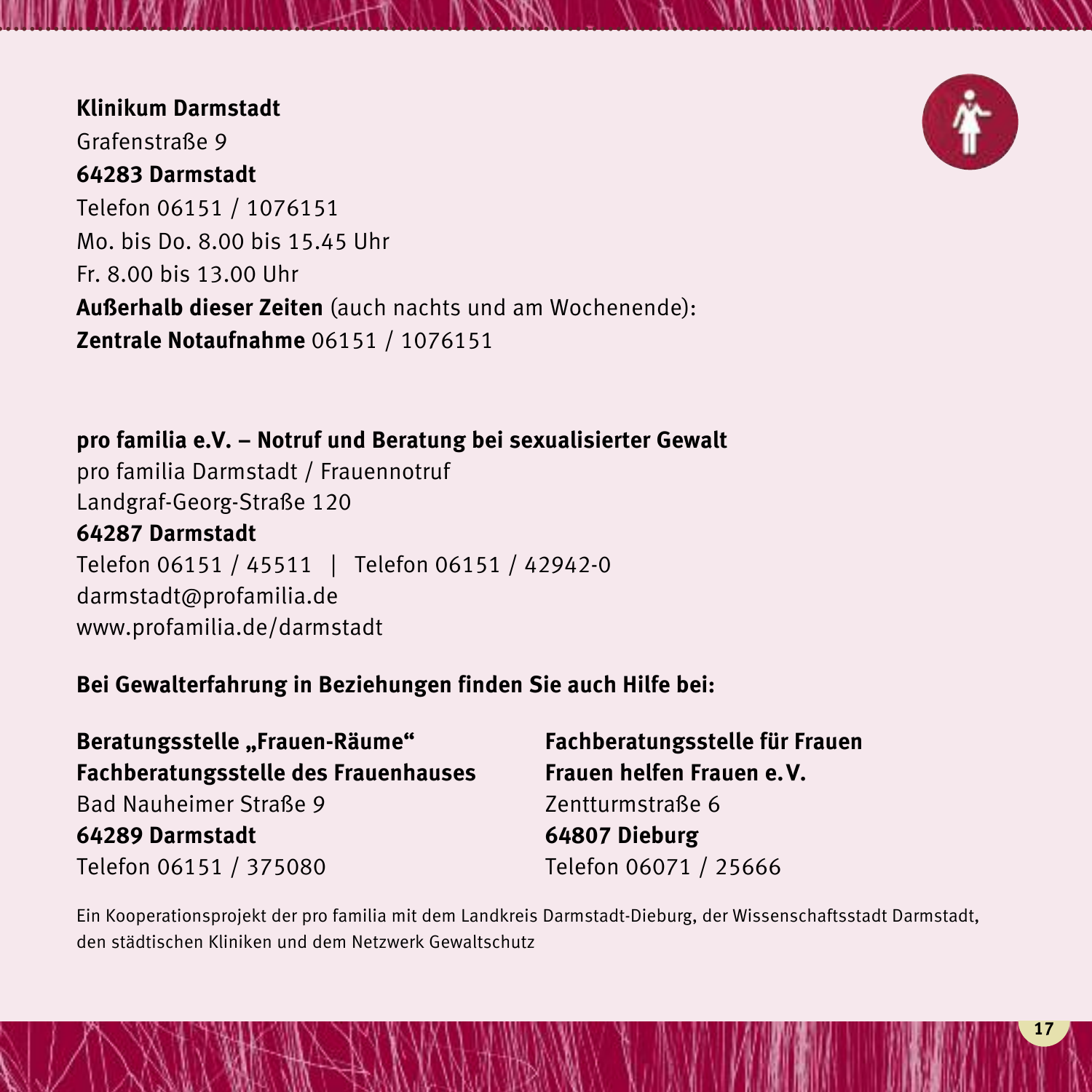## **Bundesweites Hilfetelefon Gewalt gegen Frauen**



#### **365 Tage im Jahr, 24 Stunden am Tag kostenfrei erreichbar, mehrsprachig:**

Das Hilfetelefon Gewalt gegen Frauen berät deutschlandweit betroffene Frauen. Es informiert und vermittelt bei Bedarf an geeignete Unterstützungseinrichtungen vor Ort.

- Die Beraterinnen des Hilfetelefons beraten zu allen Formen von Gewalt gegen Frauen. Dabei orientieren sie sich an den Fragen und Bedürfnissen der Anrufenden.
- Darüber hinaus können sich gewaltbetroffene Frauen und unterstützende Personen auf der Website www.hilfetelefon.de auch über die Onlineberatung per E-Mail oder Chat an das Hilfetelefon wenden.
- Die Gespräche sind vertraulich und können anonym geführt werden. Weder am Telefon noch auf der Website werden persönliche Daten abgefragt oder gespeichert.
- Mit Hilfe von Dolmetscherinnen ist eine Beratung in vielen Sprachen möglich.
- Hörgeschädigte oder Schwerhörige können über die Website kostenfrei einen Dolmetschdienst in Anspruch nehmen. Das Gespräch mit den Mitarbeiterinnen des Hilfetelefons wird in deutsche Gebärden- oder Schriftsprache übersetzt.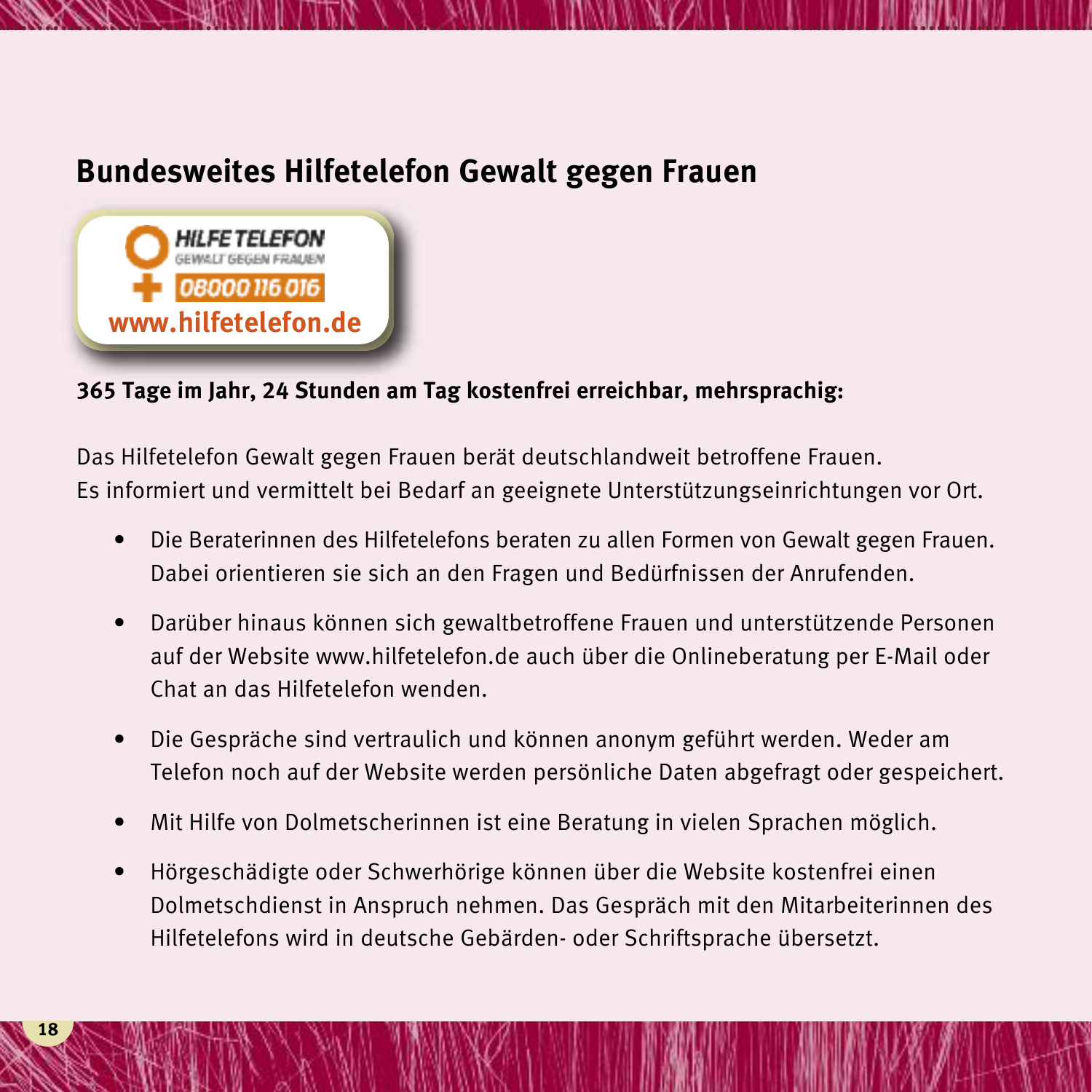

## **Beratungsangebote**

#### **Beratungsstelle "Frauen-Räume" (Fachberatungsstelle des Frauenhauses)**

Bad Nauheimer Straße 9 **64289 Darmstadt** Telefon 06151 / 375080 Fax 06151 / 6695841

info@frauenberatung-darmstadt.de

- Psychosoziale Beratung für Frauen bei häuslicher Gewalt und Stalking
- Unterstützung und Begleitung bei gerichtlichen Verfahren
- Kriseninterventionen, Stabilisierung bei Traumatisierung
- Beratung zum Gewaltschutzgesetz
- Nachgehende Beratung für ehemalige Frauenhausbewohnerinnen und deren Kinder

- Pro-aktive Beratung nach Polizeieinsätzen
- Vermittlung weiterer Hilfen und in Frauenhäuser bundesweit
- Aufklärungs- und Öffentlichkeitsarbeit / Fortbildungen zum Thema häusliche Gewalt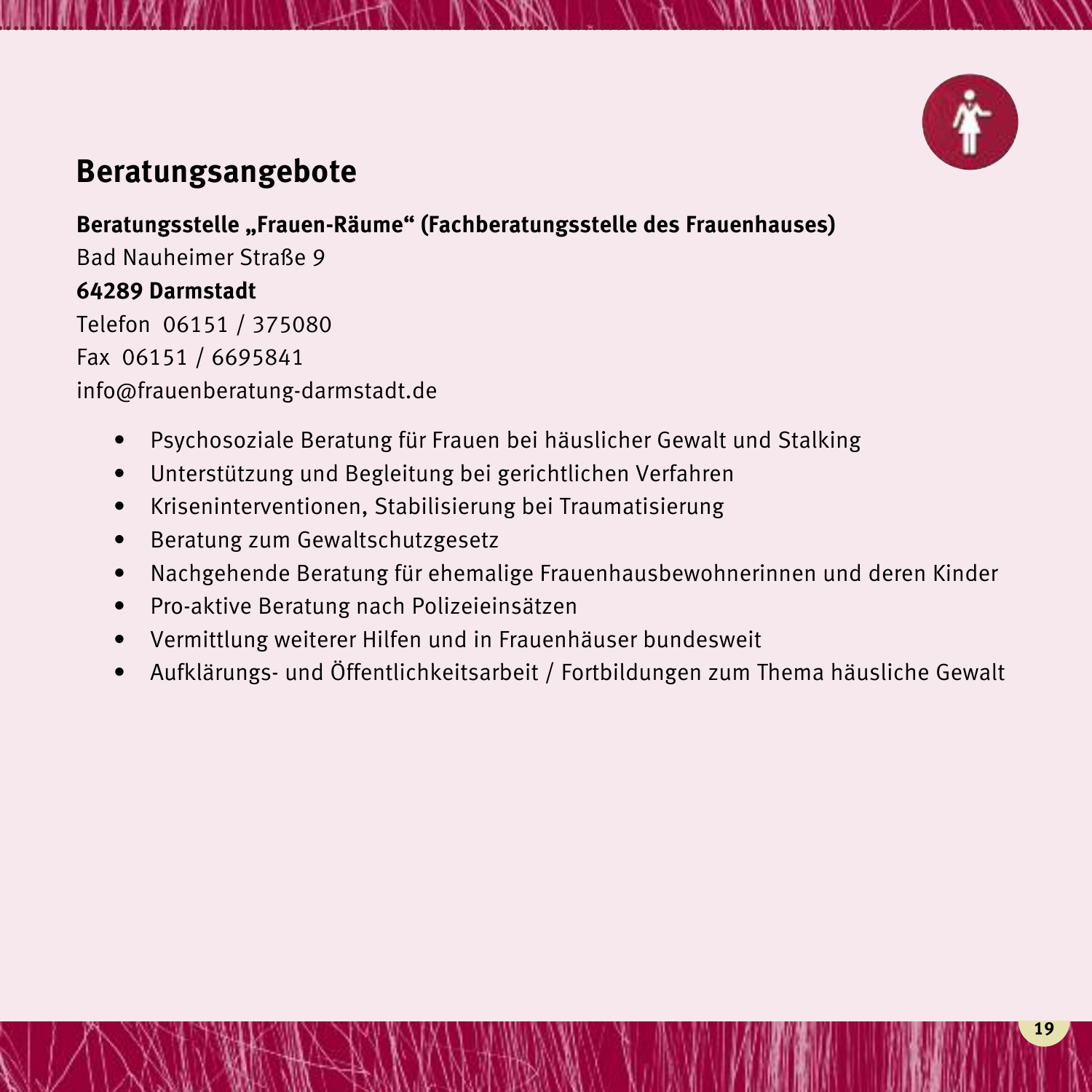

#### **Fachberatungsstelle für Frauen Frauen helfen Frauen e.V.** Zentturmstraße 6 **64807 Dieburg** Telefon 06071 / 25666 beratungsstelle@frauenhelfenfrauen-da-di.de www.frauenhelfenfrauen-da-di.de

- Psychosoziale Beratung bei häuslicher Gewalt
- Krisenintervention und Stabilisierung bei Traumatisierung
- Aufarbeitung von Gewalterfahrungen
- •Beratung zum Gewaltschutzgesetz und bei Stalking
- •Unterstützung und Begleitung bei gerichtlichen Verfahren
- •Psychosoziale Prozessbegleitung bei Gerichtsprozessen
- •Pro-aktive Beratung nach Polizeieinsätzen
- Vermittlung weiterer Hilfen und in Frauenhäuser bundesweit
- •Beratung für Angehörige und Unterstützende
- •kollegiale Fachberatung
- •Nachgehende Beratung für ehemalige Frauenhausbewohnerinnen und deren Kinder

**.........................................................................................................................................**

•Trennungs- und Scheidungsberatung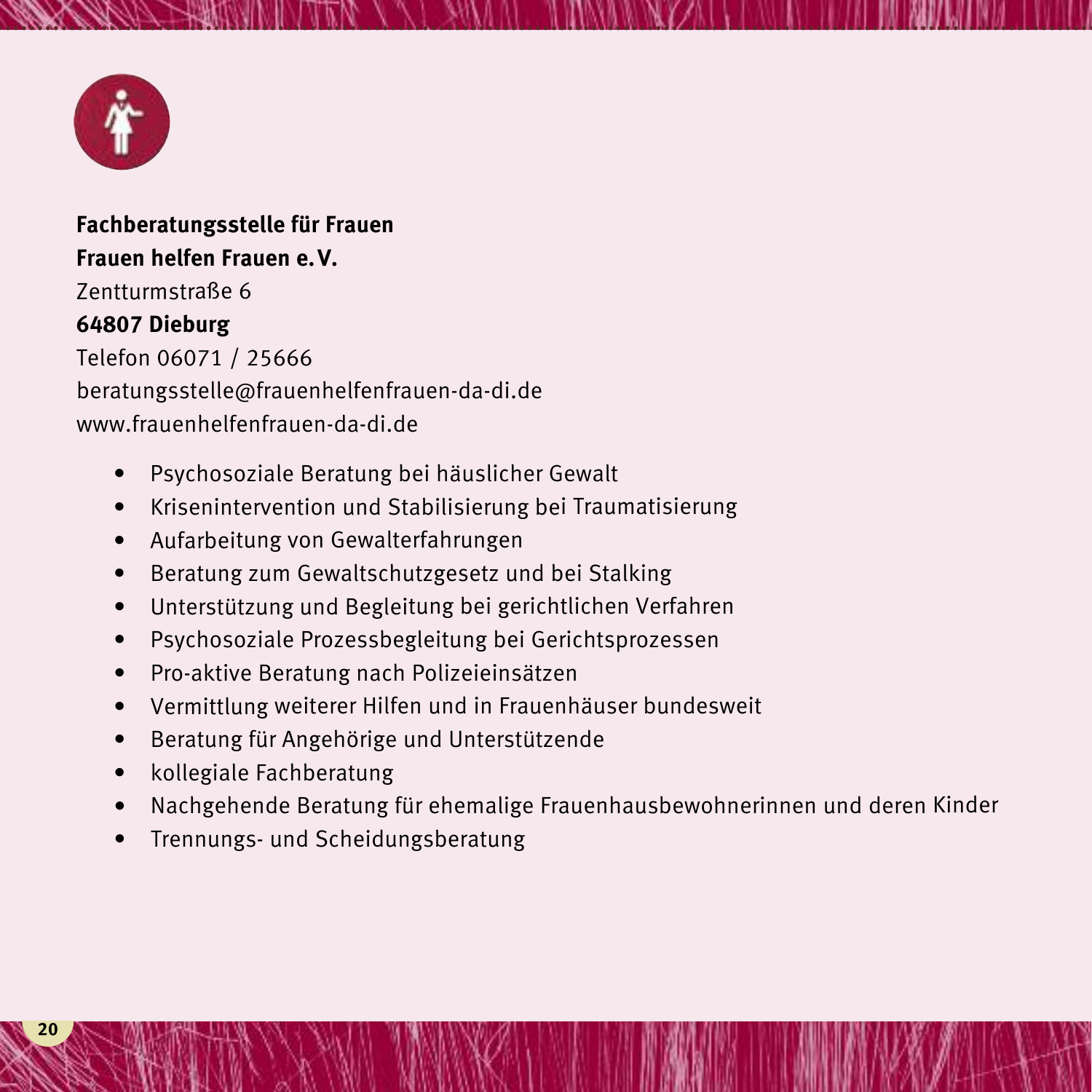

#### **pro familia Darmstadt – Notruf pro familia – Beratungsstelle** Telefon 06151 / 45511 Landgraf-Georg-Straße 120 notruf.darmstadt@profamilia.de **64287 Darmstadt**

Telefon 06151 / 42942-0 Fax 06151 / 42942-27 darmstadt@profamilia.de www.profamilia.de

Notruf und Beratung für Frauen und Mädchen, die von Vergewaltigung, sexueller Nötigung oder Belästigung betroffen sind.

- Psychologische und psychosoziale Beratung für Frauen und Mädchen, die sexualisierte Gewalt erfahren haben oder diese befürchten
- Beratung zum Procedere und Ablauf von Strafanzeige und Prozess
- Krisenintervention, Stabilisierung, Beratung zur Unterstützung der Bewältigung nach schwer belastenden, traumatisierenden Lebensereignissen, insbesondere nach sexualisierter Gewalt (pro familia berät auch Männer, die von sexueller Gewalterfahrung und deren Folgen betroffen sind)
- Beratung zum Angebot "Medizinische Soforthilfe nach Vergewaltigung ohne polizeiliche Anzeige" Ausführliche Informationen unter: www.soforthilfe-nach-vergewaltigung.de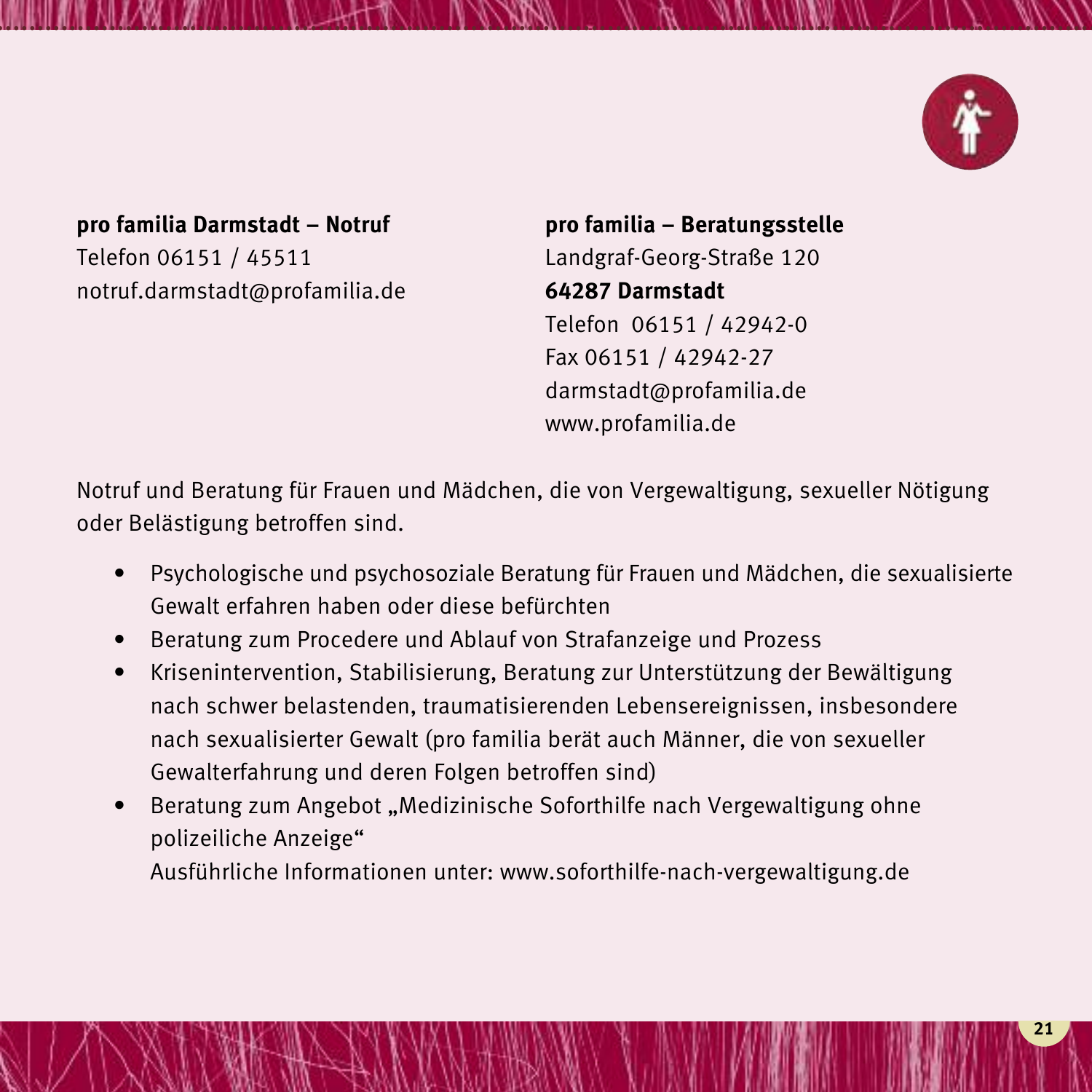

**Wildwasser Darmstadt e.V. Fachberatungsstelle gegen sexualisierte Gewalt für Mädchen, Frauen und sie unterstützende Personen** Wilhelminenstraße 19 **64283 Darmstadt** Telefon 06151 / 28871 Fax 06151 / 28835 info@wildwasser-darmstadt.de www.wildwasser-darmstadt.de

- Beratung für Mädchen, Frauen und Personen, die Betroffene unterstützen
- Fachberatung für professionelle Bezugspersonen
- Prävention, Aus- und Fortbildung, Supervision
- Elternbildung, Informationsveranstaltungen zum Thema sexualisierte Gewalt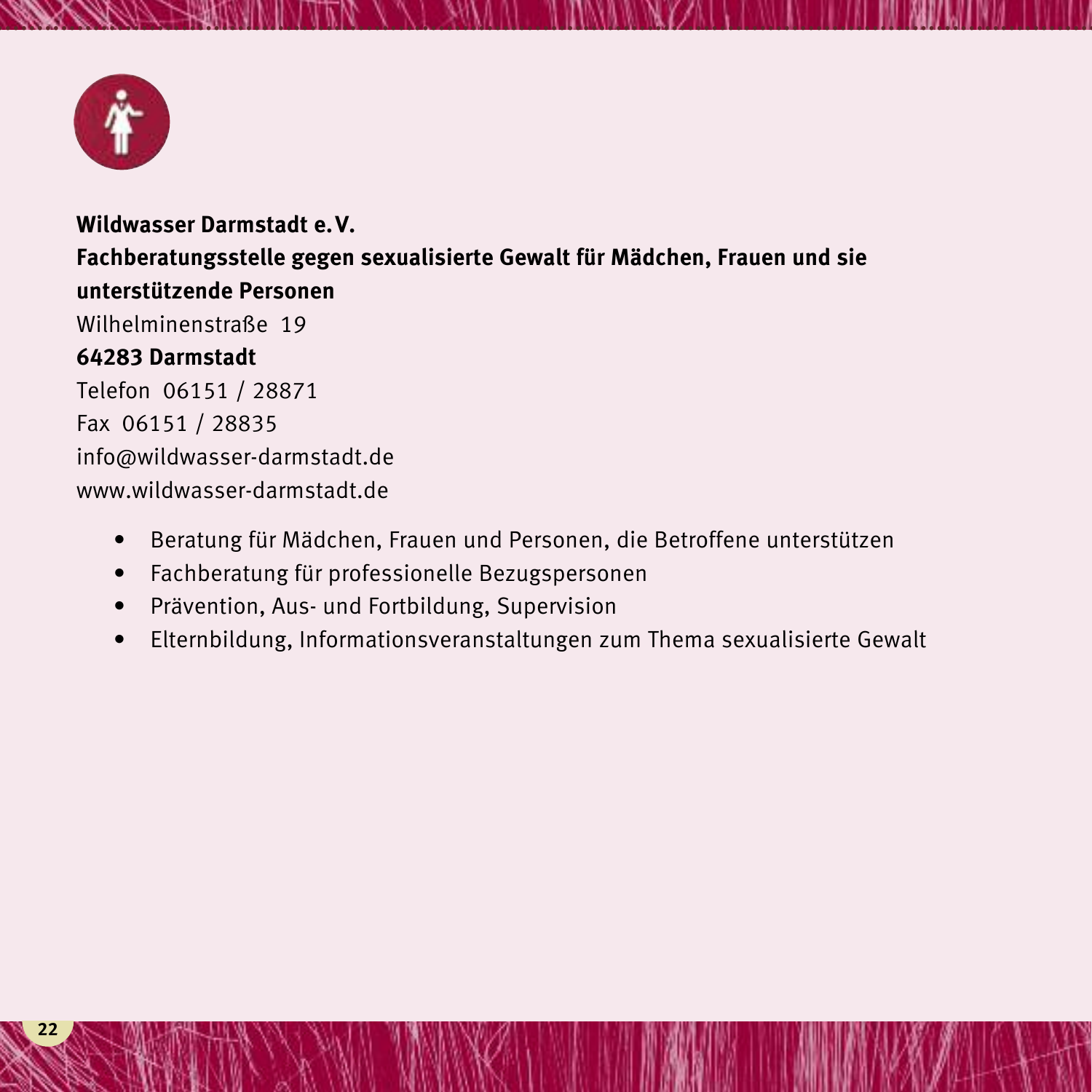

### **Frauenhäuser**

**Frauenhäuser sind Schutzeinrichtungen für Frauen und deren Kinder, die von häuslicher Gewalt betroffen oder bedroht sind und Zuflucht suchen.**

**.........................................................................................................................................**

- Aufnahme von Frauen mit und ohne Kinder
- Psychosoziale Beratung
- Unterstützung und Begleitung bei Ämtergängen und Gerichtsterminen
- Hilfe bei der Aufarbeitung von Gewalterfahrungen

#### **Frauenhaus Darmstadt**

#### **Träger: Frauenhaus Darmstadt e.V.**

Postfach 120154

#### **64238 Darmstadt**

Telefon 06151 / 376814 Fax 06151 / 351926 info@frauenhaus-darmstadt.de www.frauenhaus-darmstadt.de

#### **Frauenhaus im Landkreis Darmstadt-Dieburg**

#### **Träger: Frauen helfen Frauen e. V.**

Telefon 06071 / 33033 frauenhaus@frauenhelfenfrauen-da-di.de www.frauenhelfenfrauen-da-di.de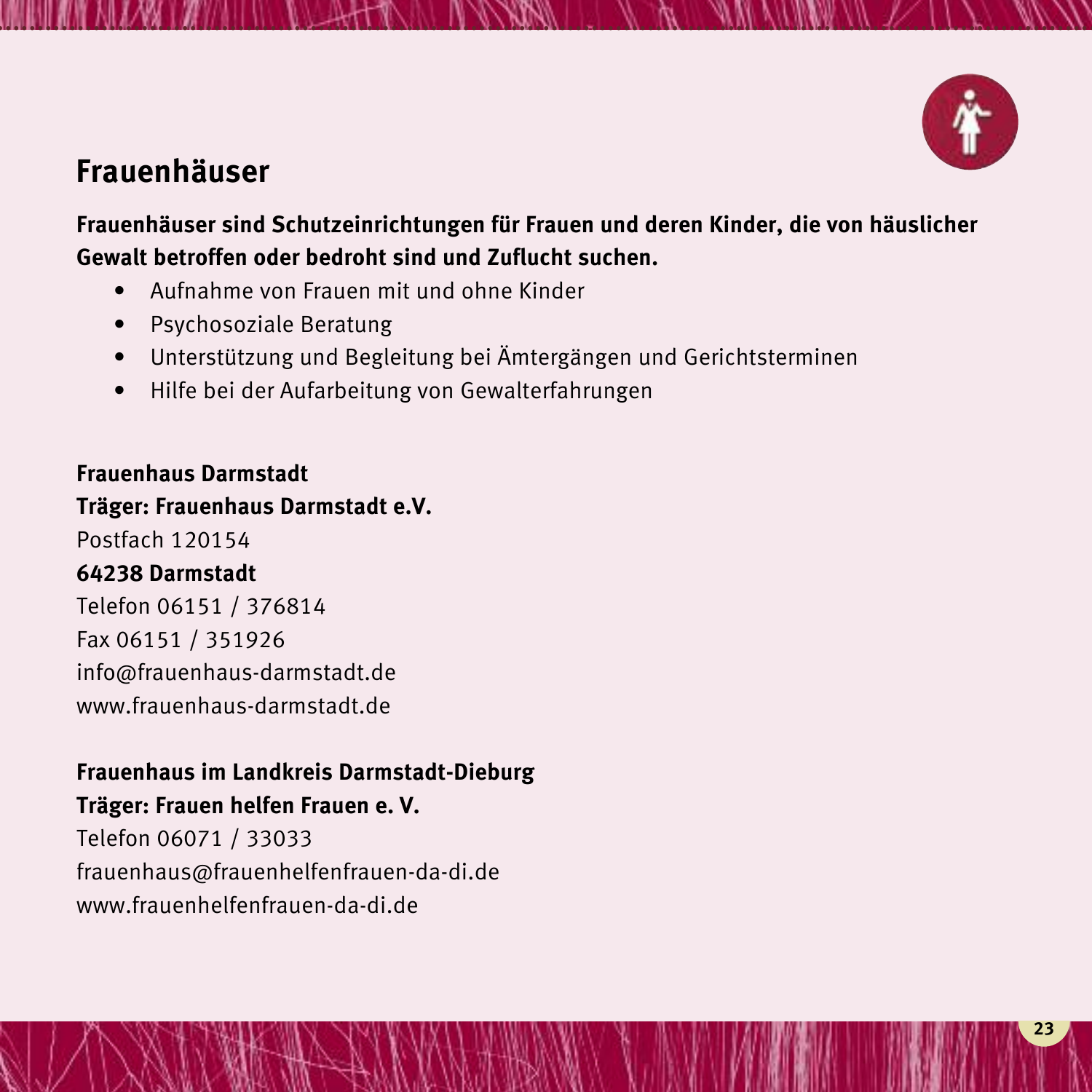

#### **Notwaende** Frauenübergangswohnheim Spitalstraße 33a **64807 Dieburg** Telefon 06071 / 61750 notwaende@horizont-dieburg.org www.horizont-ev-dieburg.de

- Wohngemeinschaft für wohnungslose Frauen, auch mit Kindern
- Sozialtherapeutische Begleitung
- Unterstützung und Begleitung bei der Erarbeitung neuer Perspektiven
- Aufnahme auch nach Psychiatrie und Suchtklinikaufenthalt (keine Notaufnahme)

**.........................................................................................................................................**

• Notaufnahme im Landkreis Darmstadt-Dieburg nach Absprache mit der jeweiligen Kommune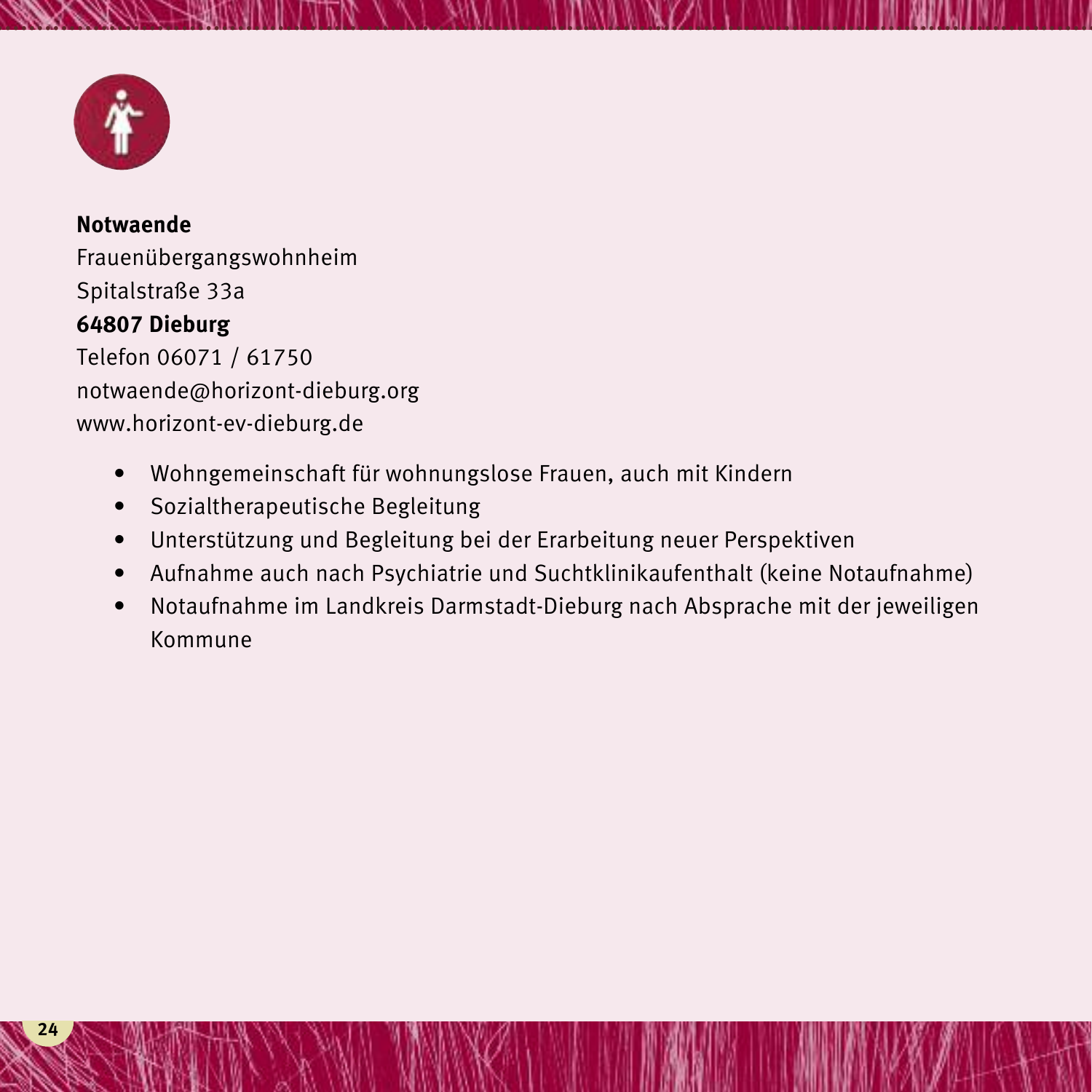

#### **Sozialpädagogische Kooperationsstelle / Ordnungsamt**

Wilhelm-Leuschner-Straße 65 **64347 Griesheim** Telefon 06155 / 838534 Fax 06155 / 838535 natalia\_herold@stadt-griesheim.de

- (Fall-)Beratung (Einzel- und Gruppengespräche)
- Hausbesuche im Einzelfall
- Kooperative Zusammenarbeit mit der Polizeistation Griesheim in Fällen von:

- Häuslicher Gewalt
- Stalking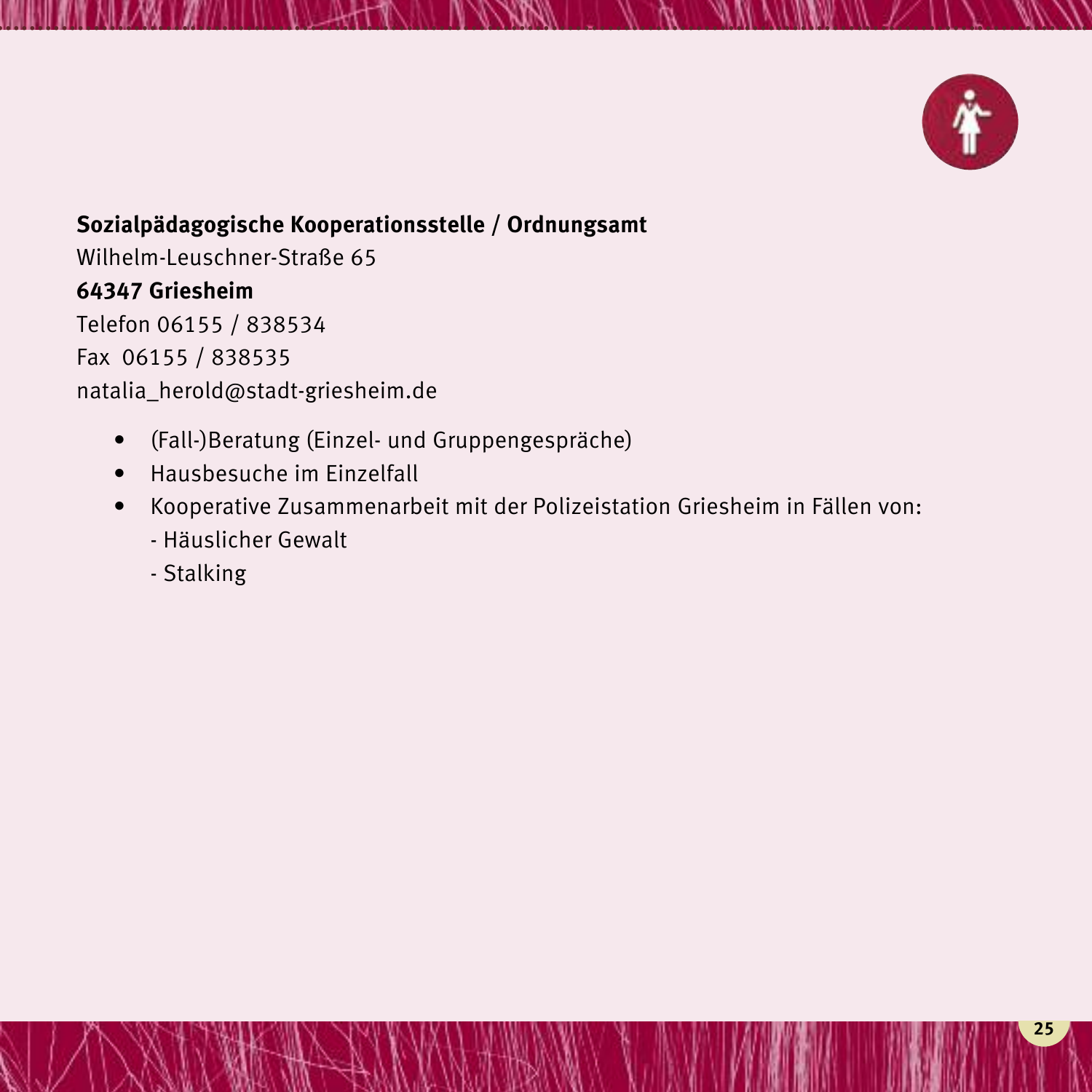### **Sonstige Angebote und Hilfen**

**Frauen Offensiv e.V.** Emilstraße 10 **64289 Darmstadt** Telefon 06151 / 716841 info@wendo-frauenoffensiv.de www.wendo-frauenoffensiv.de

WenDo: Selbstbehauptung und Selbstverteidigung für Frauen und Mädchen

• Workshops, Wochenendseminare und Kurse (für Frauen und Mädchen ab 6 Jahren)

**.........................................................................................................................................**

• Halbjahresprogramme und Programme für Mädchen erhältlich im Neuen Rathaus, in den Frauenbüros, dem Frauenzentrum Darmstadt und auf der Vereins-Homepage

#### **Frauenübergangswohnhaus Diakonisches Werk Darmstadt**

Benzweg 6 **64293 Darmstadt** Telefon 06151 / 897313 frauenuebergangswohnhaus@dw-darmstadt.de www.dw-darmstadt.de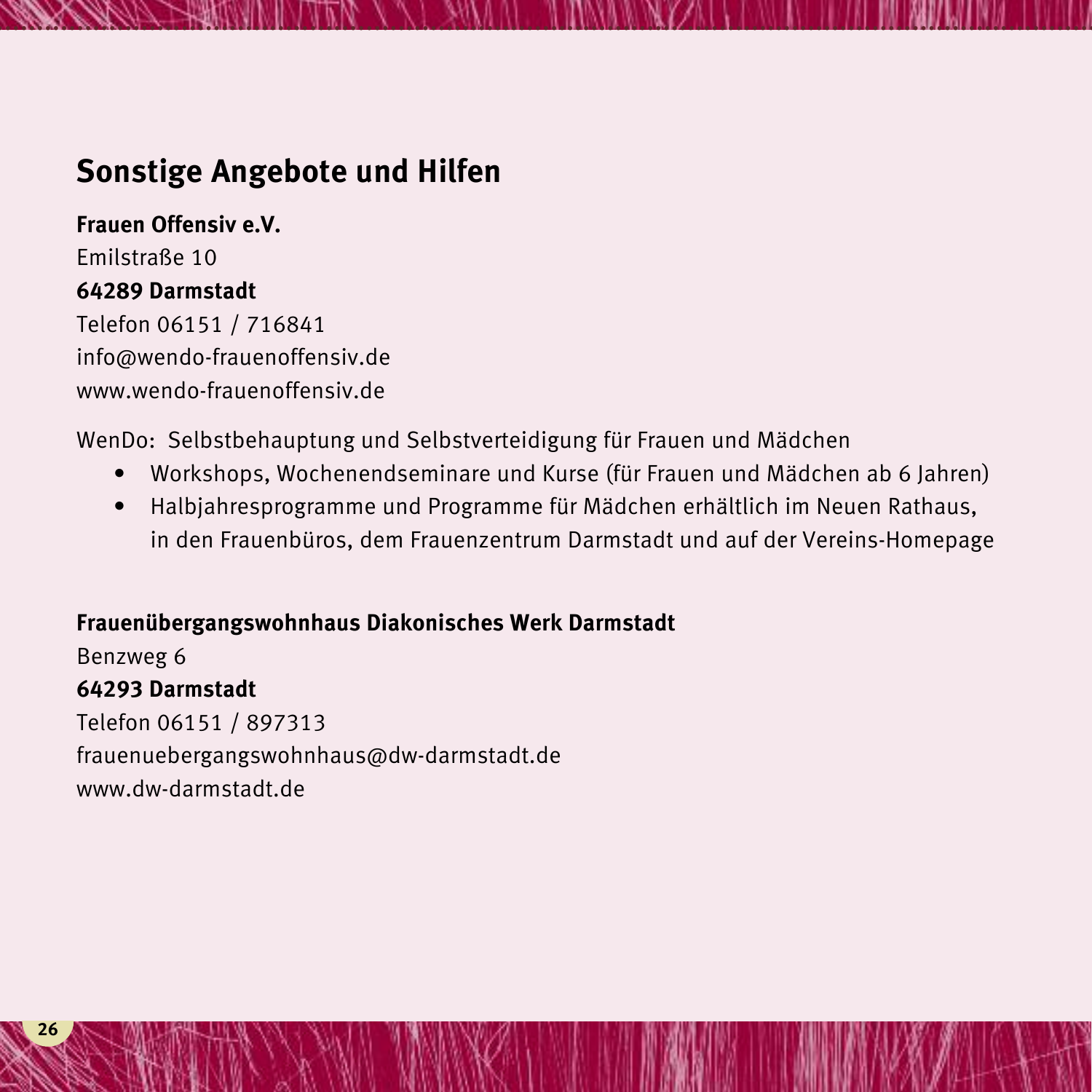

**Projekt Oyá Horizont e.V. Dieburg – Soziale Hilfen in Darmstadt** Bismarckstraße 100 **64293 Darmstadt** Telefon 06151 / 8729 - 0 oya@horizont-dieburg.org www.horizont-ev-dieburg.de

Niedrigschwellige psychosoziale Beratung und präventive Gesundheitsaufklärung, parteilich für die Sexarbeitenden, auf Wunsch anonym.

- Aufklärung zum Vorgehen nach Gewalterfahrung
- Begleiten zur Polizei bei Anzeigen zu Gewaltdelikten
- Hilfen beim Ausstieg aus der Prostitution und Zwangsprostitution und beruflicher Neuorientierung

- Umgang mit Ämtern und Behörden / Schuldenregulierung
- Gesundheitsförderung / Krankenversicherung / Schwangerschaft Vermittlung und Begleitung zu Ärzten
- Safer Sex / Versorgung mit Präventionsmitteln
- Sozial- / ausländerrechtliche Fragen
- Wohnungssuche bzw. Vermittlung in Notunterkünfte / Organisation von Heimfahrten
- Rechte und Pflichten im neuen Prostituiertenschutzgesetz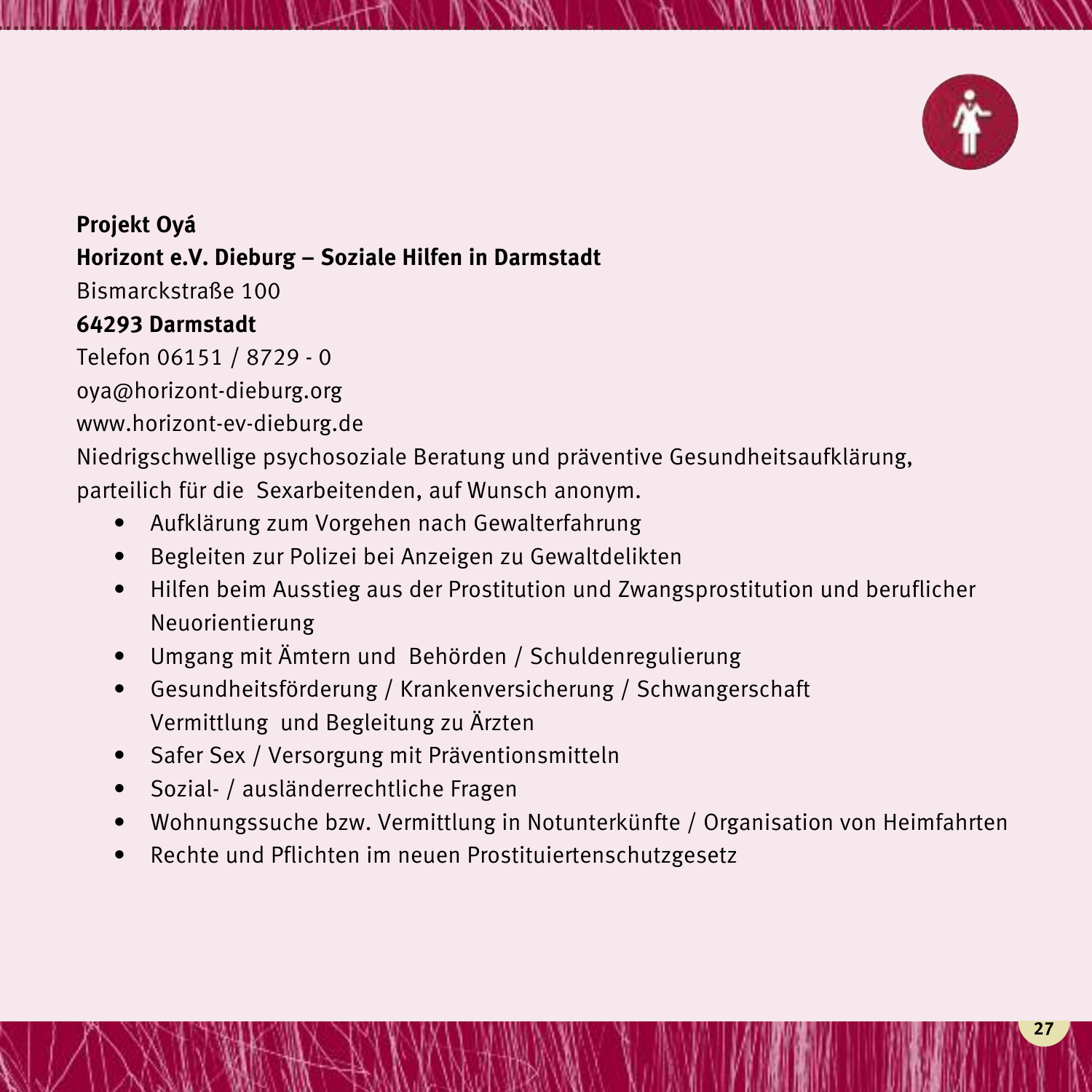

## **Hilfen für Kinder, Jugendliche und Heranwachsende**

**.........................................................................................................................................**

### **Beratungsangebote**

#### **Kinderschutzbund Bezirksverband Darmstadt e.V.**

Holzhofallee 15 **64295 Darmstadt** Telefon 06151 / 36041-50 Fax 06151 / 3504199 info@kinderschutzbund-darmstadt.de www.kinderschutzbund-darmstadt.de

- Beratung für Kinder, Jugendliche, Eltern und Personen aus dem sozialen Nahbereich bei körperlicher, seelischer und sexualisierter Gewalt an Kindern und Jugendlichen
- Betreuter Umgang
- Fachberatung als insoweit erfahrene Fachkraft nach §§ 8a und 8b SGB VIII für Kindertagesstätten, Schulen, Kinder- und Jugendförderung, Gesundheitswesen u.a. im Landkreis Darmstadt-Dieburg
- Therapeutische Beratung für Kinder und Jugendliche mit Gewalterfahrung
- Begleitung von Kindern bzw. Jugendlichen sowie deren Bezugspersonen im Strafverfahren
- Regelmäßiges Kursangebot "Starke Eltern Starke Kinder"
- Fortbildungen und Vorträge zur Gewaltprävention, insbesondere bei sexualisierter Gewalt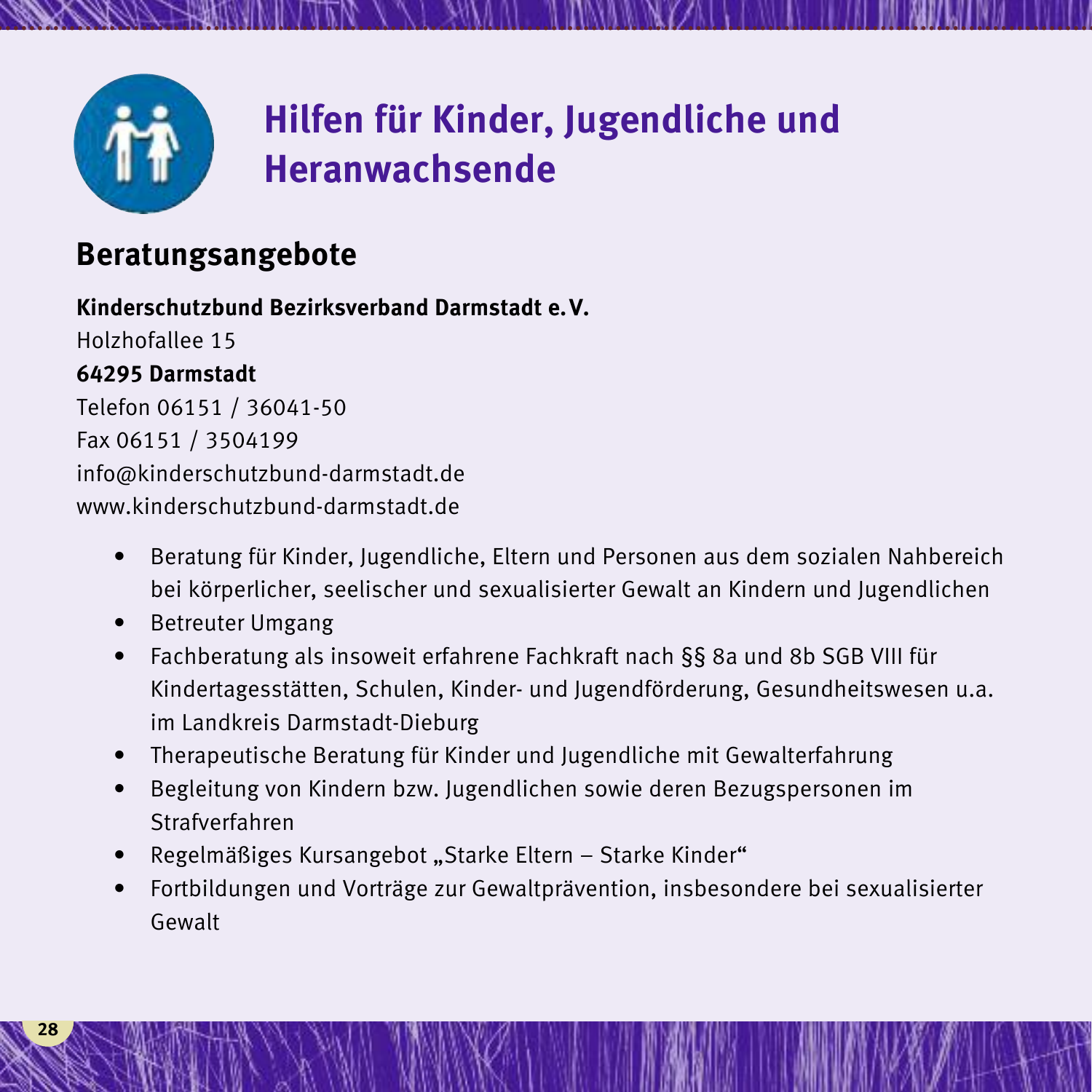

**Mäander e.V.** Helfmannstraße 63a **64293 Darmstadt** Telefon 06151 / 893103 Fax 06151 / 851512 maeander-darmstadt@t-online.de www.maeander-darmstadt.de www.maeander-zwangsheirat.de

- Beratung für Mädchen
- Beratung für junge volljährige Frauen
- Beratung für junge schwangere Frauen und ihre Eltern und für junge Mütter
- Mädchenleben in verschiedenen Welten Beratung zum Schutz vor Zwangsheirat

**.........................................................................................................................................**

• Beratung für Eltern, Familien und andere Beziehungspersonen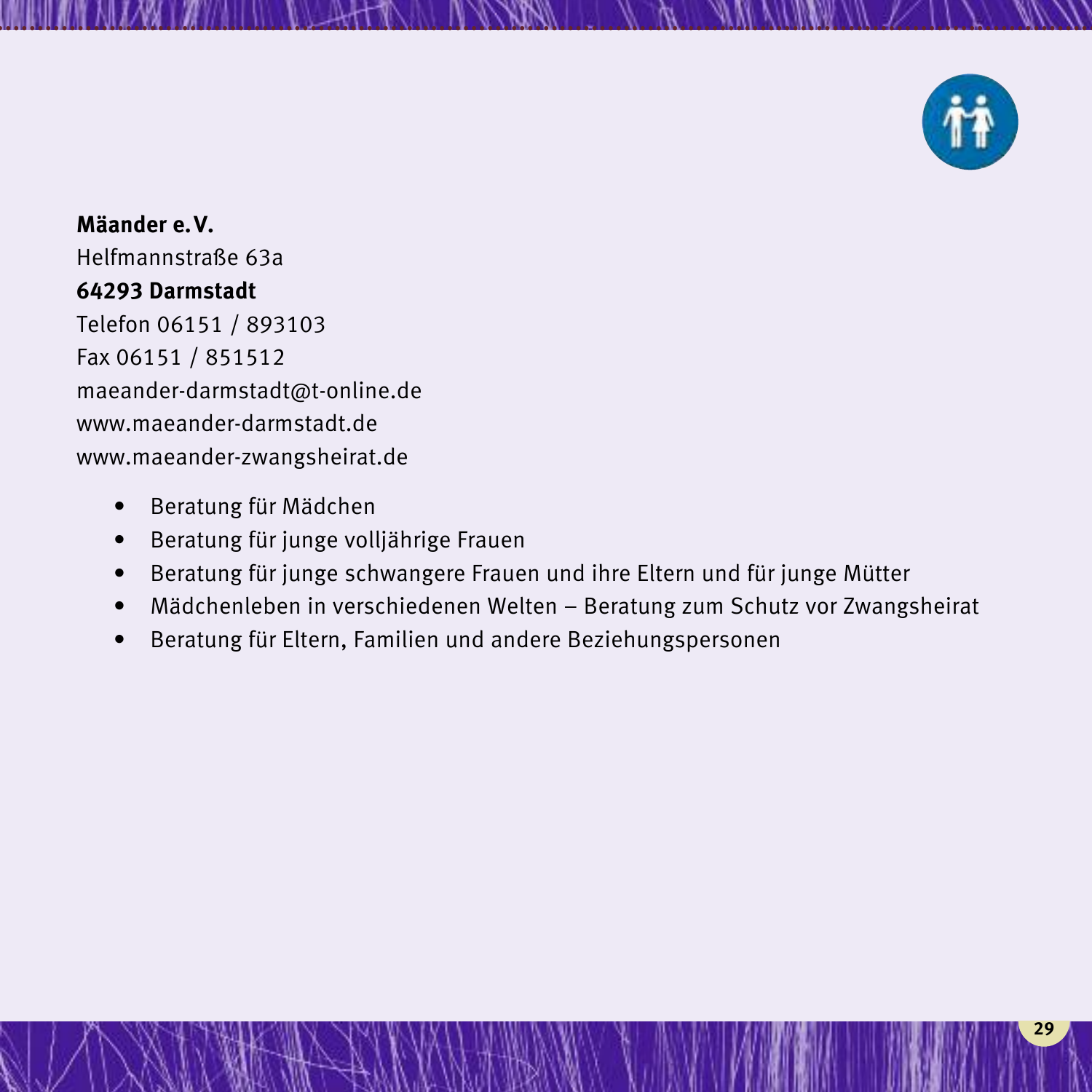

#### **Wildwasser Darmstadt e.V. Fachberatungsstelle gegen sexualisierte Gewalt für Mädchen, Frauen und sie unterstützende Personen** Wilhelminenstraße 19 **64283 Darmstadt** Telefon 06151 / 28871 Fax 06151 / 28835 info@wildwasser-darmstadt.de www.wildwasser-darmstadt.de

- Beratung für Mädchen, Frauen und Personen, die Betroffene unterstützen
- Fachberatung für professionelle Bezugspersonen
- Prävention, Aus- und Fortbildung, Elternbildung
- Informationsveranstaltungen zum Thema sexualisierte Gewalt
- Verdachtsabklärung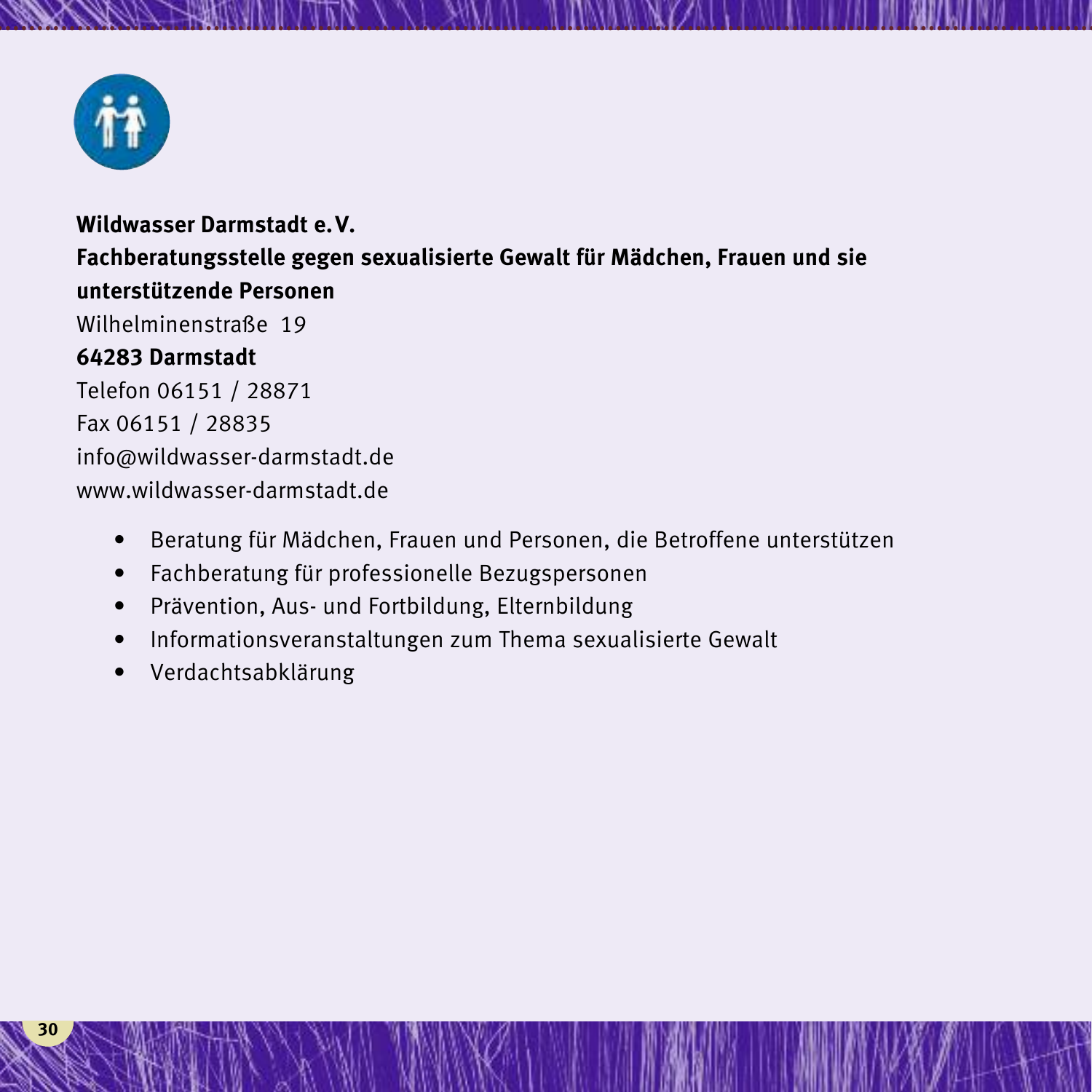

#### **Projekt ANNA**

Suizidsprechstunde an den Darmstädter Kinderkliniken Abteilung Psychosomatik und Psychotherapie Krisentelefon 0800 / 66 88 100 Montag bis Freitag 13-15 Uhr

**.........................................................................................................................................**

#### **Kinder und Jugendtelefon**

Zuhören, Angst abbauen, helfen Nummer gegen Kummer: Telefon 116 111 (bundesweit) www.kinderundjugendtelefon.de

#### **N.I.N.A. – kein Kind kann sich alleine schützen**

Nationale Infoline, Netzwerk und Anlaufstelle zu sexueller Gewalt an Mädchen und Jungen Eine Nummer für ganz Deutschland 0800 / 22 555 30 www.nina-info.de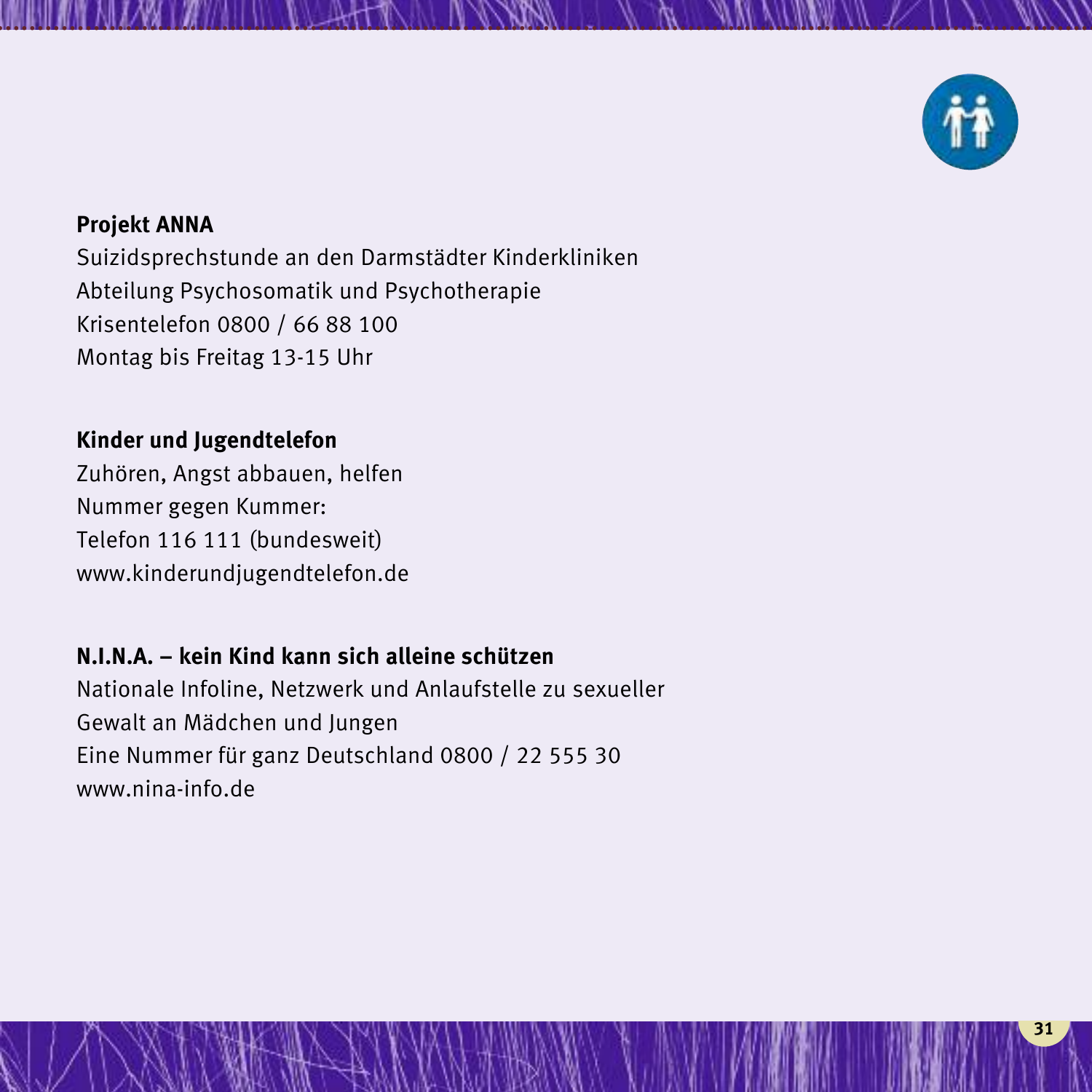

## **Jugendämter**

#### **Die Jugendämter bieten:**

- Beratung und Hilfen für Kinder, Jugendliche und Familien
- Mitwirkung in familiengerichtlichen Verfahren
- Kooperation mit allen Trägern in diesem Bereich
- Inobhutnahme von Kindern und Jugendlichen in Gefährdungssituationen

**.........................................................................................................................................**

#### **Kreisjugendamt Darmstadt-Dieburg**

Besucheranschrift: Mina-Rees-Straße 2-6, **64295 Darmstadt** Postanschrift: Jägertorstraße 207, 64289 Darmstadt Telefon 06151 / 881-1408 (Soziale Dienste) Telefon 06151 / 881-1440 (Jugendamtsleitung) Telefon 06151 / 881-1442 (Fachbereichsleitung – Allgemeiner Sozialdienst) jugendamt@ladadi.de www.ladadi.de

#### **Wissenschaftsstadt Darmstadt**

Jugendamt / Städtischer Sozialdienst Frankfurter Straße 71, **64293 Darmstadt** Telefon 06151 / 13-2725 Fax 06151 / 13-2180 staedt-sozialdienst@darmstadt.de www.darmstadt.de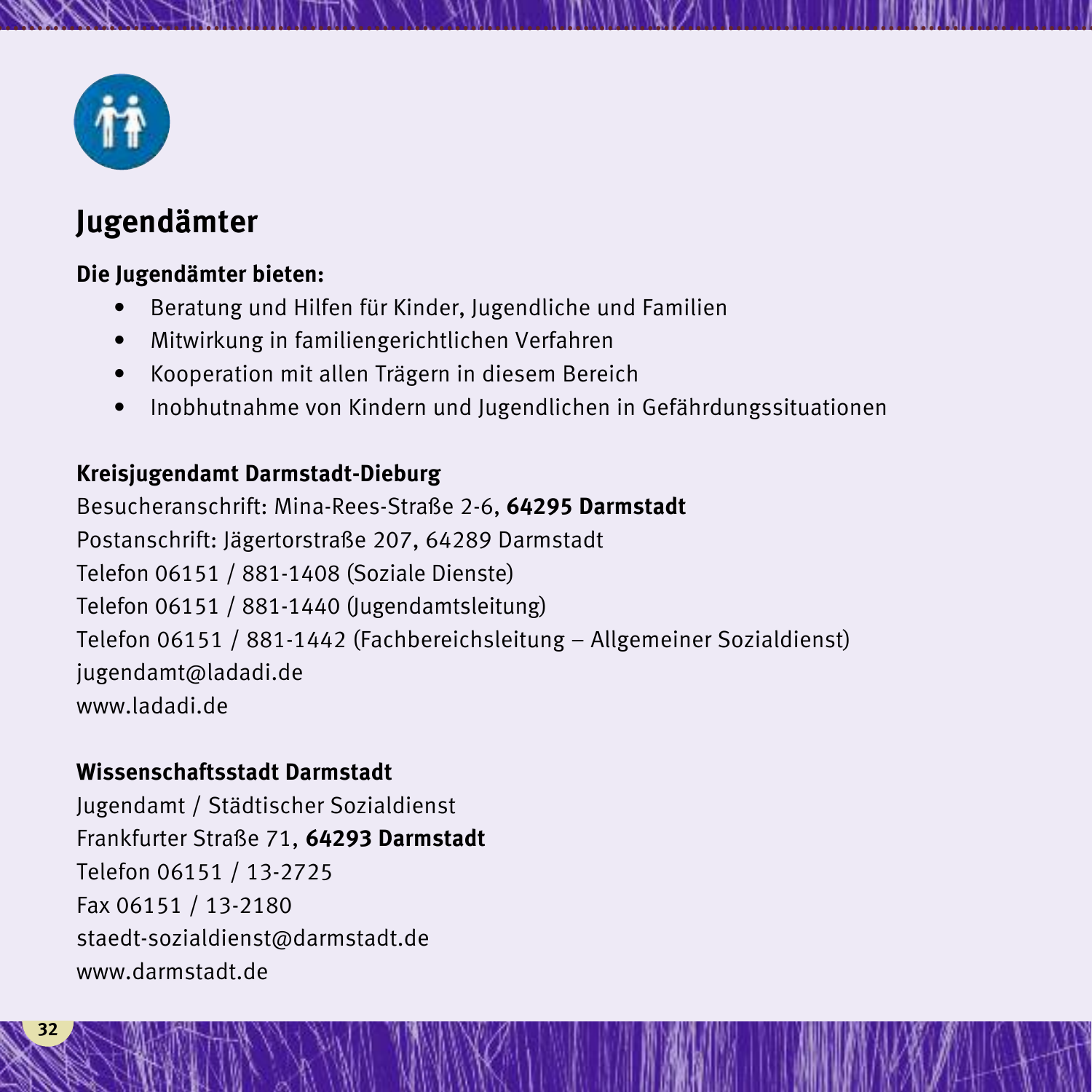## **Hilfen für Frauen – Männer – Familien**

**.........................................................................................................................................**



### **Beratungsangebote**

**Caritasverband Darmstadt e.V. Caritaszentrum St. Ludwig** Allgemeine Lebensberatung Wilhelm-Glässing-Straße 15-17 **64283 Darmstadt** Telefon 06151 / 5002810 alb@caritas-darmstadt.de

#### **Caritas Außenstelle Dieburg**

Allgemeine Lebensberatung Weißturmstraße 29 **64807 Dieburg** Telefon 06071 / 9866-10 alb@caritas-dieburg.de

- Sozialberatung Existenzsicherung
- Schwangerenberatung Schwangerenkonfliktberatung
- Frauenspezifische Beratung und Angebote
- Psychosoziale Beratung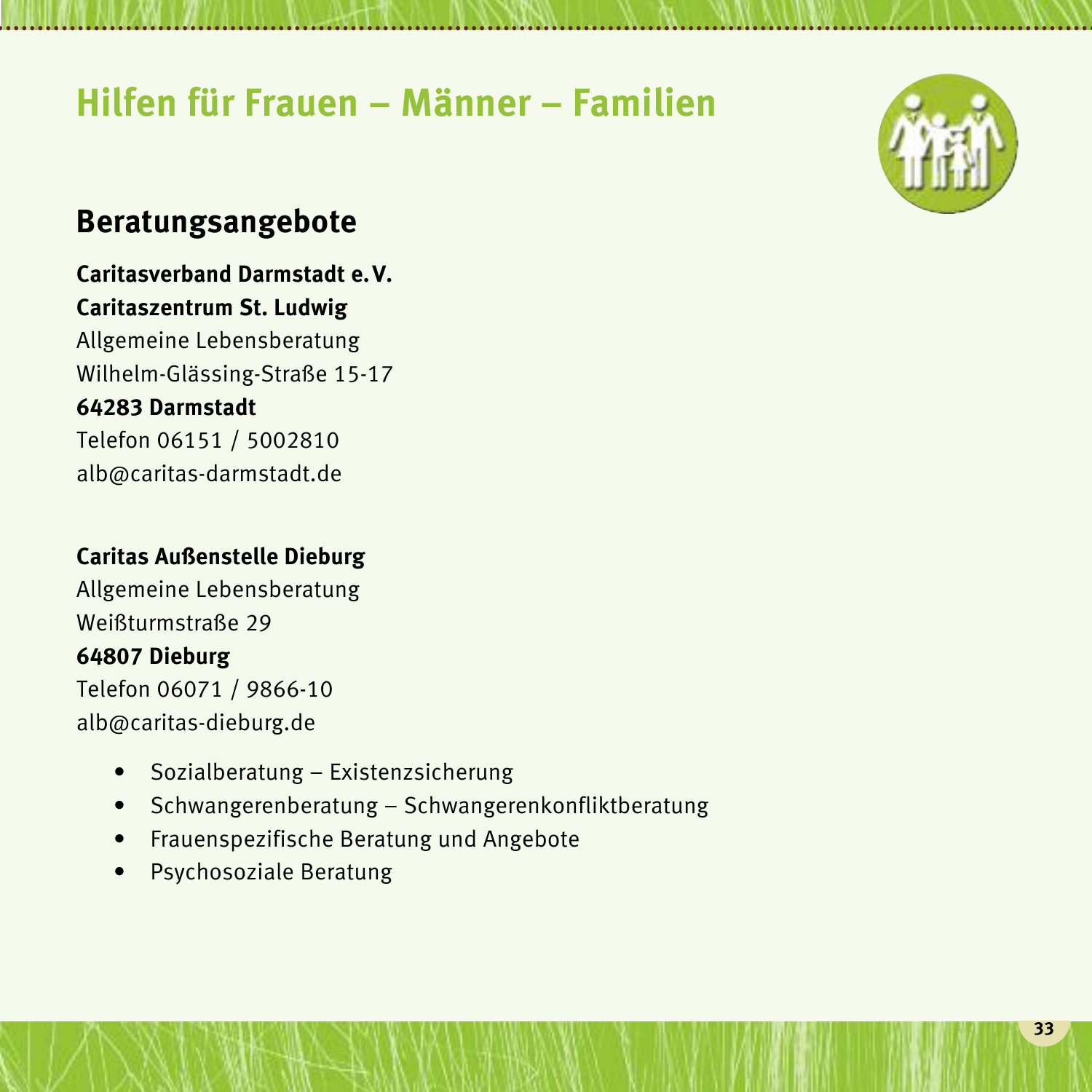

#### **Darmstädter Hilfe – Beratung für Opfer und Zeugen in Südhessen e. V.**

Büdinger Straße 10 **64289 Darmstadt** Telefon 06151/ 97 14 200 Telefax 06151 / 97 14 203 info@darmstaedter-hilfe.de www.darmstaedter-hilfe.de

Beratung für Erwachsene, Kinder und Jugendliche in Südhessen, die von einer Straftat – egal welcher Deliktart – betroffen sind.

**.........................................................................................................................................**

Unser Angebot richtet sich an Opfer, deren Angehörige und Zeugen.

- Psychosoziale Beratung für Opfer und Zeugen von Straftaten
- Kriseninterventionen, Traumafachberatung für Frauen und Mädchen nach Gewalterfahrungen
- Beratung, Unterstützung und Beistand zur Bewältigung der Folgen von Straftaten
- Ebenso Beratung für Männer und Jungen, die von Gewalt betroffen sind
- Information über Rechte als Opfer oder Zeugin/ Zeuge
- Information über weitere Fachstellen und Vermittlung weiterer Hilfen
- Informationen über Strafanzeige und den Ablauf eines Strafverfahrens
- Unterstützung und Begleitung bei gerichtlichen Verfahren
- Hilfe bei der Kontaktaufnahme zu RechtsanwältInnen, PsychotherapeutInnen, Jugendämtern, Frauenhäusern usw.
- Informationen über finanzielle Hilfsmöglichkeiten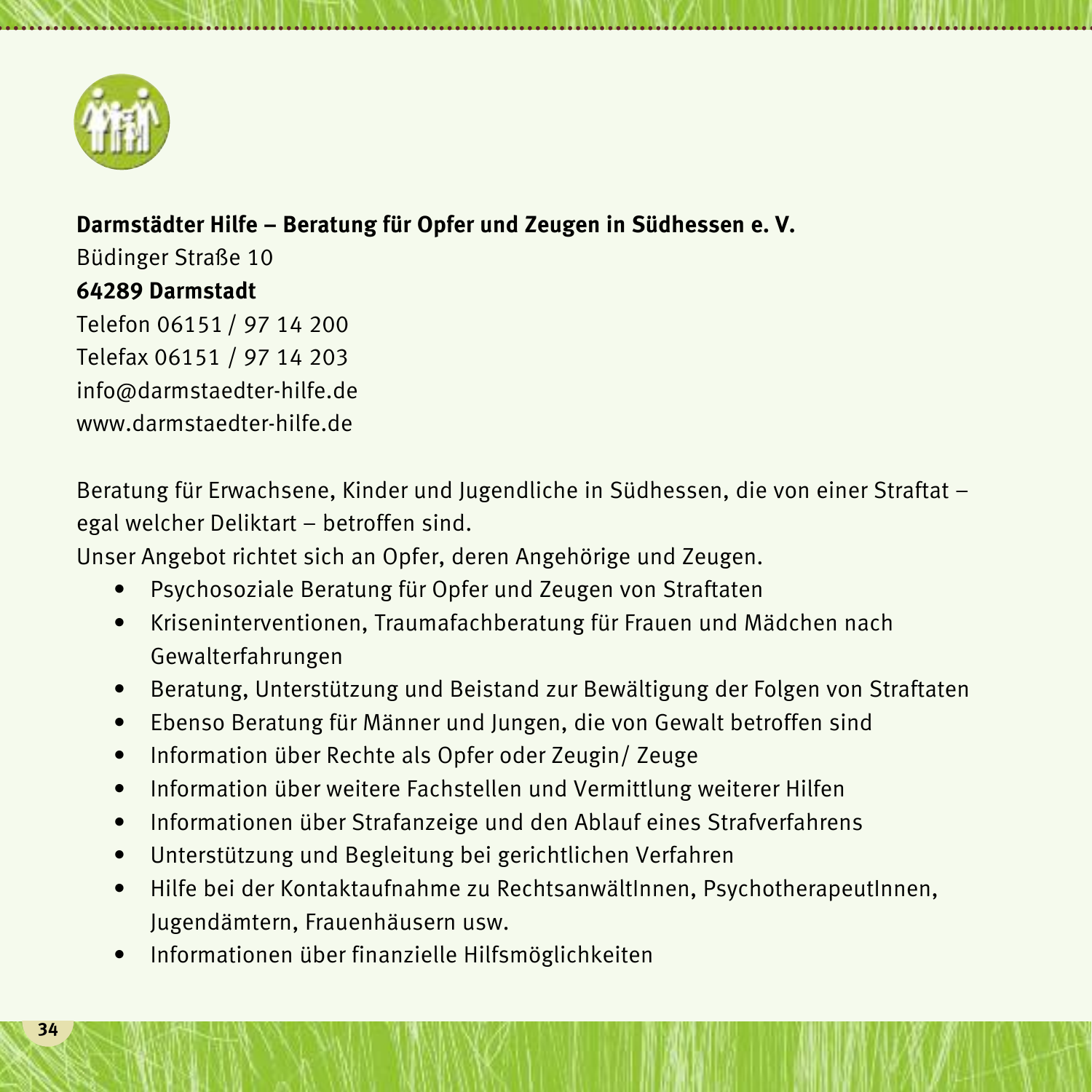

#### **Kinderschutzbund Bezirksverband Darmstadt e.V.**

Holzhofallee 15 **64295 Darmstadt** Telefon 06151 / 36041-50 Fax 06151 / 3504199 info@kinderschutzbund-darmstadt.de www.kinderschutzbund-darmstadt.de

> • Beratung für Kinder, Jugendliche, Eltern und Personen aus dem sozialen Nahbereich bei körperlicher, seelischer und sexualisierter Gewalt an Kindern und Jugendlichen

- Betreuter Umgang
- Fachberatung als insoweit erfahrene Fachkraft nach §§ 8a und 8b SGB VIII für Kindertagesstätten, Schulen, Kinder- und Jugendförderung, Gesundheitswesen u.a. im Landkreis Darmstadt-Dieburg
- Therapeutische Beratung für Kinder und Jugendliche mit Gewalterfahrung
- Begleitung von Kindern bzw. Jugendlichen sowie deren Bezugspersonen im Strafverfahren
- Regelmäßiges Kursangebot "Starke Eltern Starke Kinder"
- Fortbildungen und Vorträge zur Gewaltprävention, insbesondere bei sexualisierter Gewalt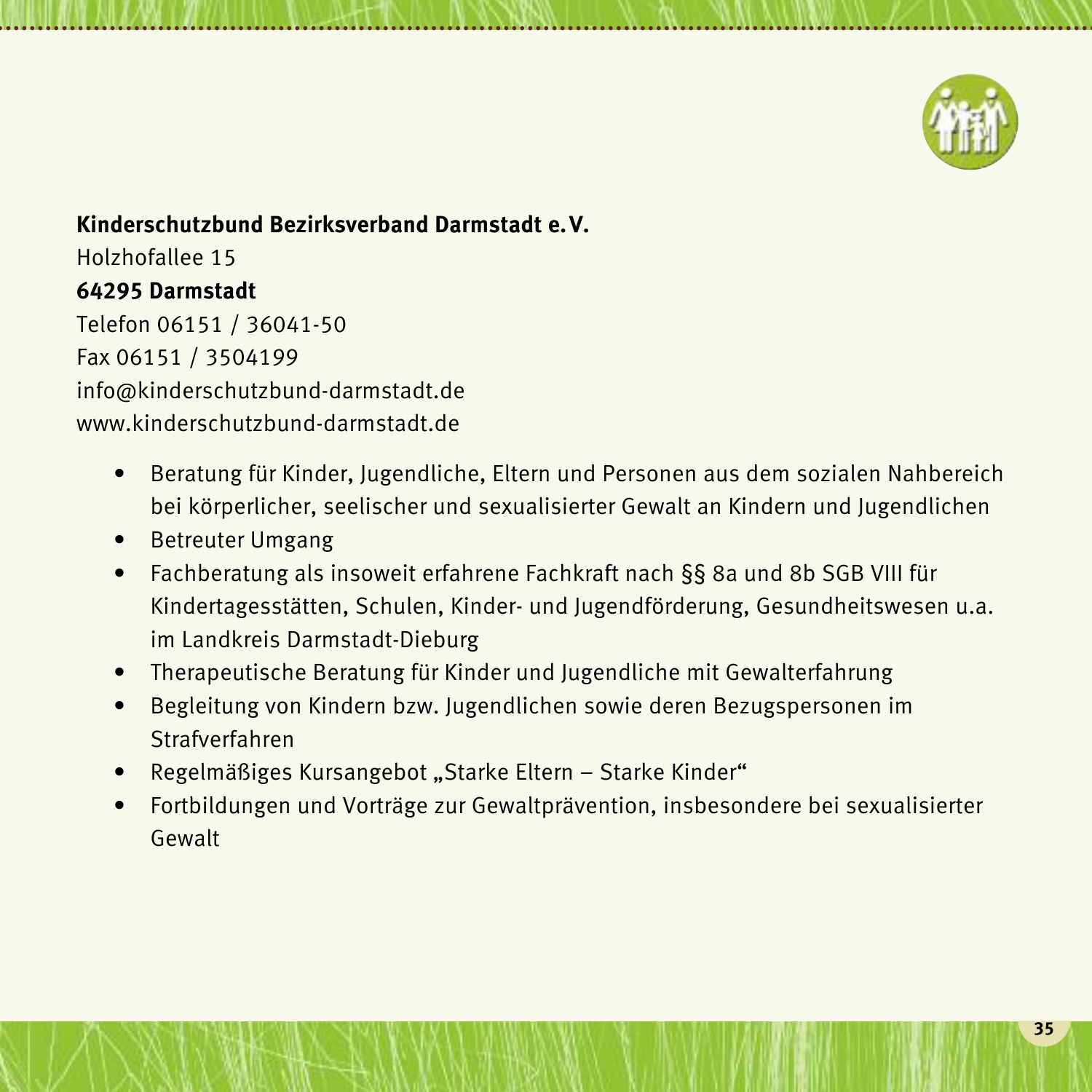

#### **Diakonisches Werk Darmstadt-Dieburg / Allgemeine Lebensberatung**

**.........................................................................................................................................**

Kiesstraße 14 **64283 Darmstadt** Telefon 06151 / 926-0 info@diakonie-darmstadt.de www.diakonie-darmstadt.de

- Müttergenesung
- Schwangerenberatung Schwangerenkonfliktberatung

#### **Diakonisches Werk Darmstadt-Dieburg / Täter-Opfer-Ausgleich**

Kiesstraße 14

#### **64283 Darmstadt**

Telefon 06151 / 926-110 oder -115 toa@diakonie-darmstadt.de

- Außergerichtliche Konfliktvermittlung bei häuslicher Gewalt
- Einzelgespräche
- Prävention und Angebote für die Geschädigten und weiter auch für die Beschuldigten im Sinne einer Entschärfung des Konfliktes.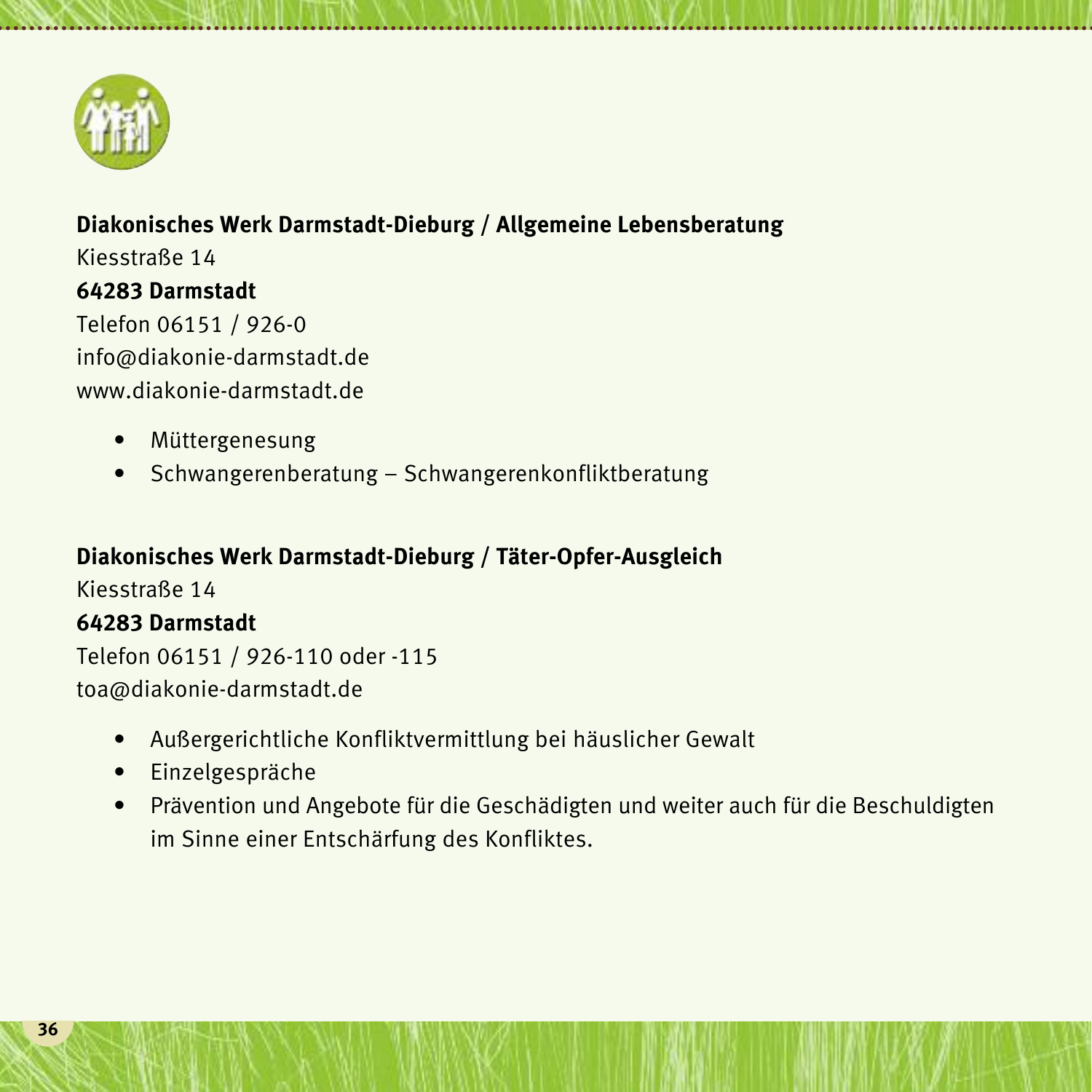

#### **Diakonisches Werk Darmstadt-Dieburg**

Allgemeine Lebensberatung Am Darmstädter Schloss 2 **64823 Groß-Umstadt** Telefon 06078 / 7895-64, -65, -66

beratungsdienste@diakonie-darmstadt.de www.dw-darmstadt.de

Einzel-, Paar- und Familienberatung

- bei allgemeinen Lebensproblemen
- in persönlichen Krisen- und Konfliktsituationen
- bei Paar- und Familienproblemen
- bei Trennung
- Schwangerenberatung Schwangerenkonfliktberatung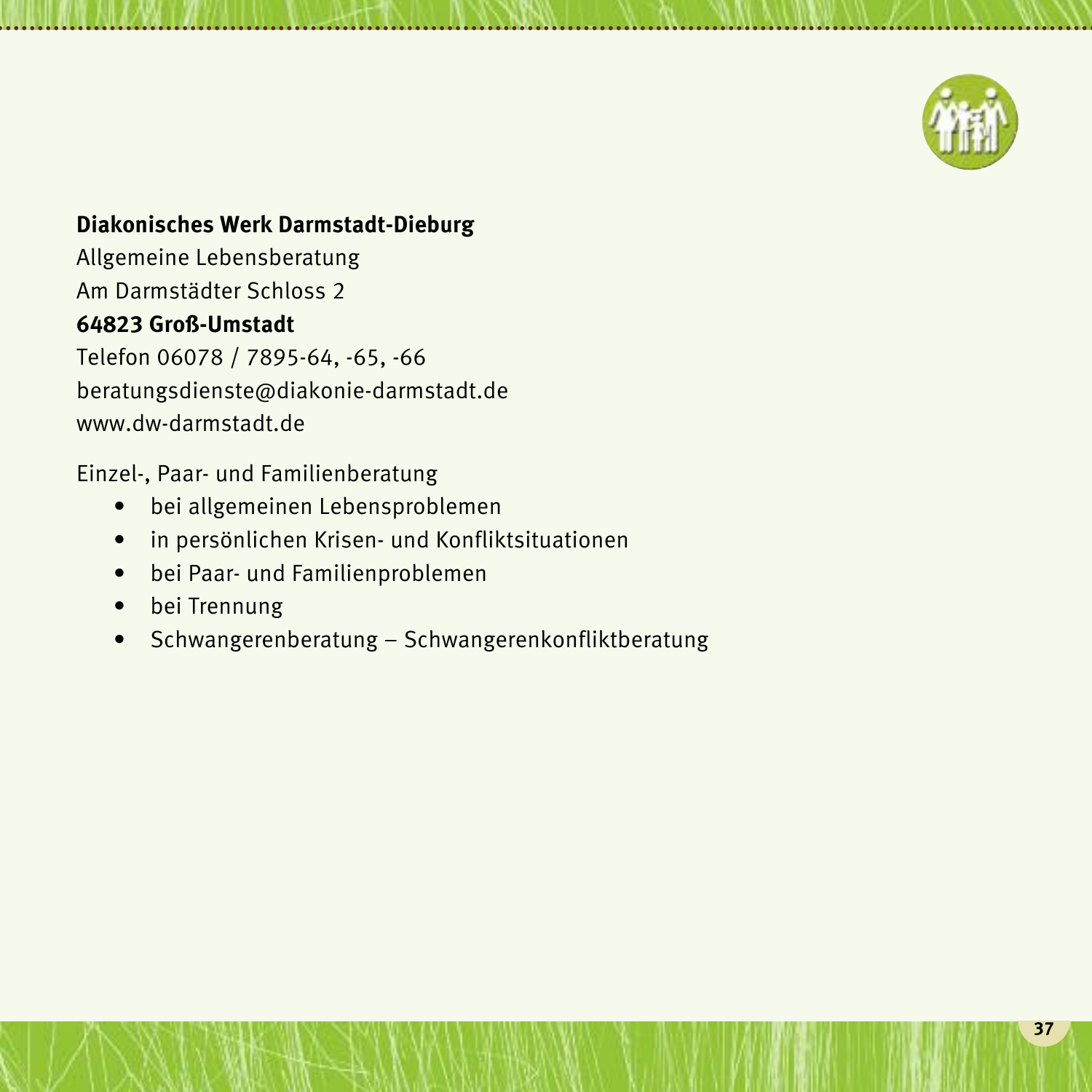

### **Ehe-, Familien- und Lebensberatung Darmstadt** Darmstraße 2 **64287 Darmstadt** Telefon 06151 / 425541 info@eflb-da.de www.eflb-da.de

**Ehe-, Paar- und Familienberatung Dieburg Verein für Ehe- und Familienberatung im Landkreis Darmstadt-Dieburg e.V.** Weißturmstraße 29 **64807 Dieburg** Telefon 06071 / 9866-15 info@paarberatung-dieburg.de www.paarberatung-dieburg.de

- Psychologische Beratung für Einzelne, Paare und Familien in Gewalt- und Krisensituationen
- Tiefenpsychologisch fundierte Psychotherapie
- Beratung bei Ehe- und Partnerschaftsproblemen
- Krisenintervention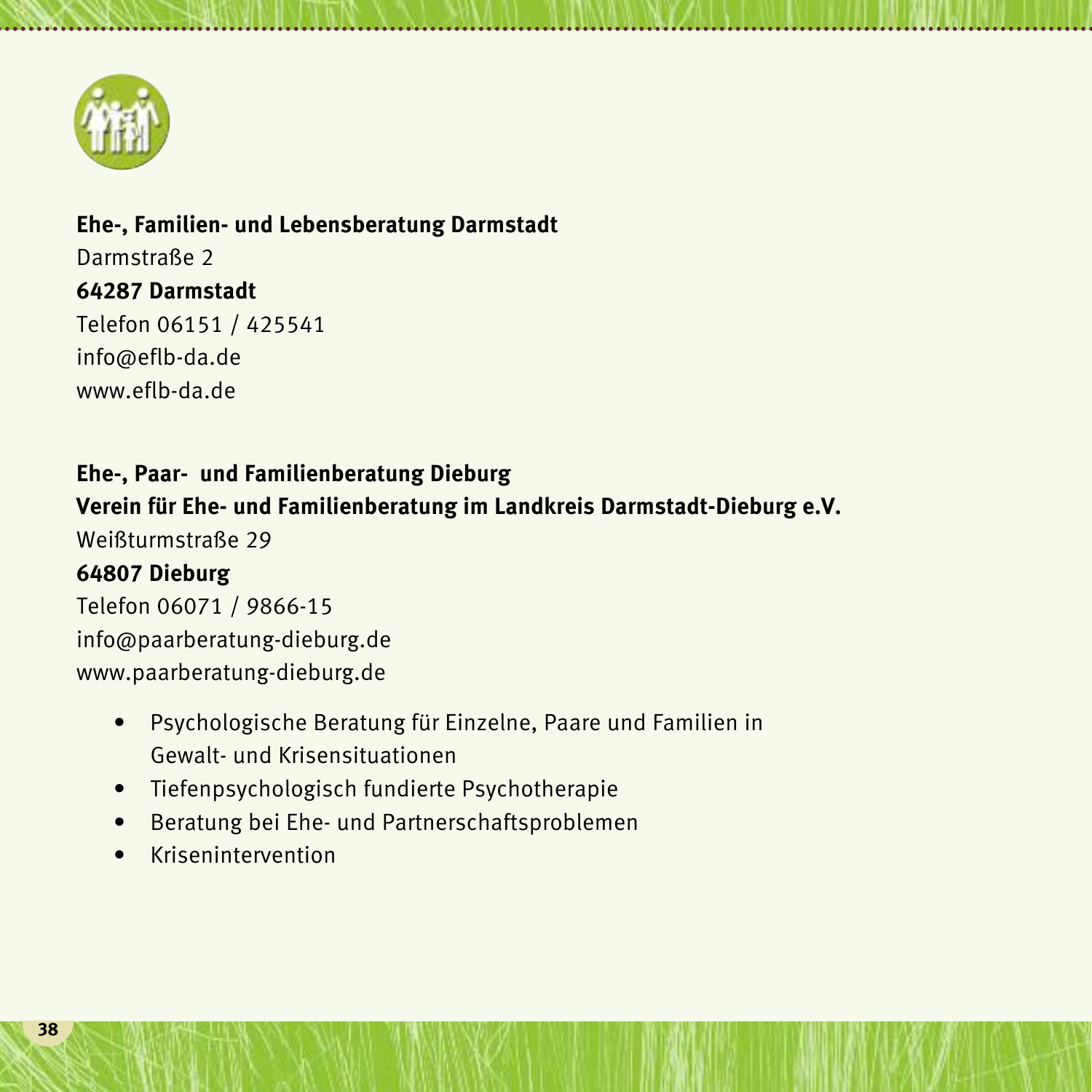

#### **pro familia – Beratungsstelle**

Landgraf-Georg-Straße 120 **64287 Darmstadt** Telefon 06151 / 429420 Fax 06151 / 429227 darmstadt@profamilia.de www.profamilia.de

- Beratung für Paare zu Partnerschaftsfragen und bei Krisen
- Sexualberatung für Einzelne und Paare
- Beratung zu Gesundheit und Sexualität
- Beratung zu Schwangerschaft und Geburt
- Beratung im Schwangerschaftskonflikt
- Sexualpädagogische Angebote
- Beratung nach belastenden Erfahrungen in der Schwangerschaft und bei der Geburt

**.........................................................................................................................................**

- Einzelberatung und Gruppenangebote für Männer mit Gewaltproblemen
- Psychologische und psychosoziale Beratung für Frauen und Jugendliche, die sexualisierte Gewalt erfahren haben
- Beratung zum Angebot "Medizinische Soforthilfe nach Vergewaltigung ohne polizeiliche Anzeige" Ausführliche Informationen unter: www.soforthilfe-nach-vergewaltigung.de

**39**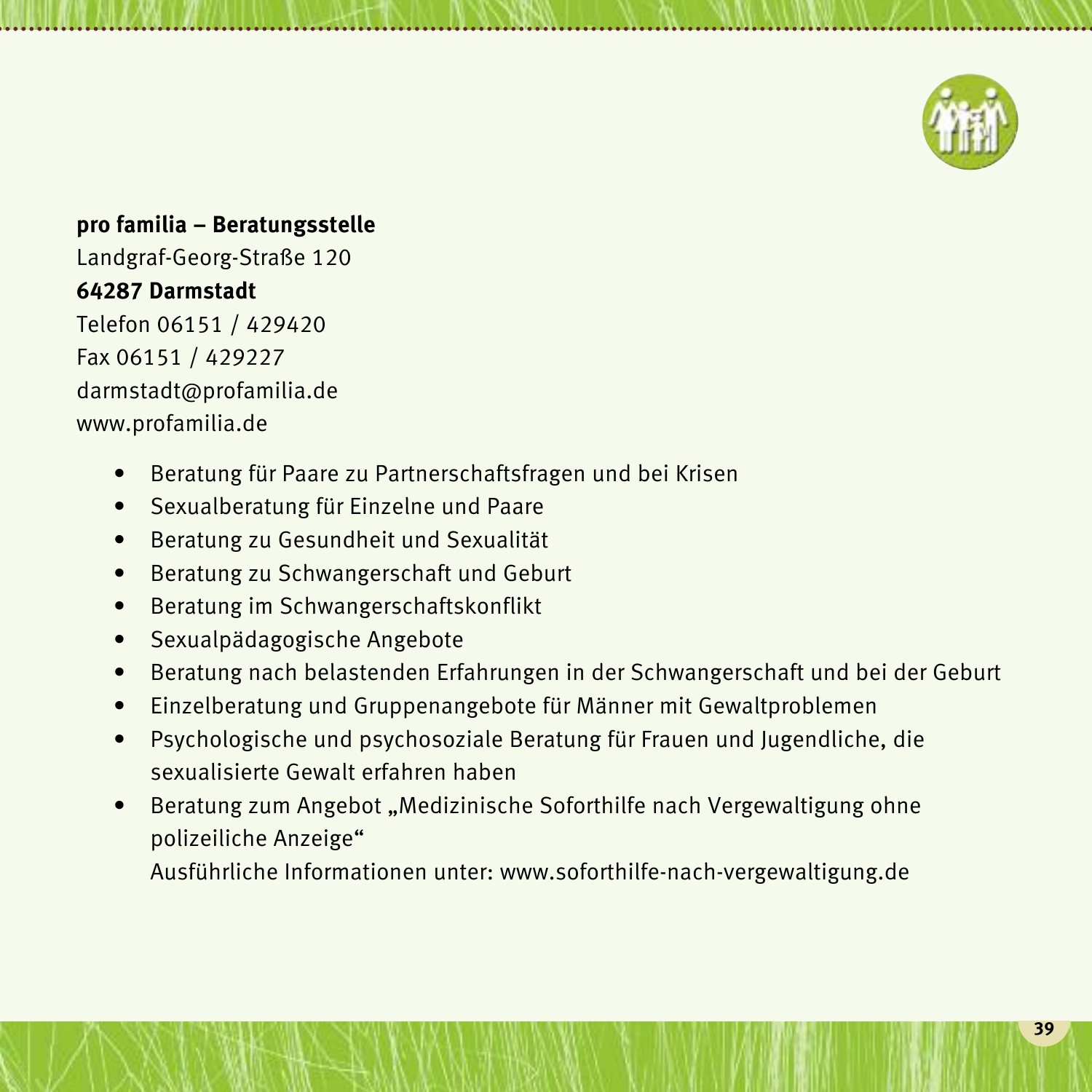

### **pro familia – Beratungsstelle Groß Umstadt** Werner-Heisenberg-Straße 10 **64823 Groß-Umstadt** Telefon 06078 / 910960 gross-umstadt@profamilia.de

www.profamilia.de

- Partnerschaftsberatung
- Schwangerschaftskonfliktberatung
- Sexualberatung
- Sexualpädagogik

#### **Zentrum Information Beratung Bildung (ZIBB) / Beratung für Frauen – Frauen für Frauen e.V.**

**.........................................................................................................................................**

Steinschönauer Straße 4b

#### **64823 Groß-Umstadt**

Telefon 06078 / 72377 info@zibb-umstadt.de www.zibb-umstadt.de

- Sozialberatung Existenzsicherung
- Trennung und Scheidung
- Krisenintervention
- Psychosoziale Beratung
- Berufliche Beratung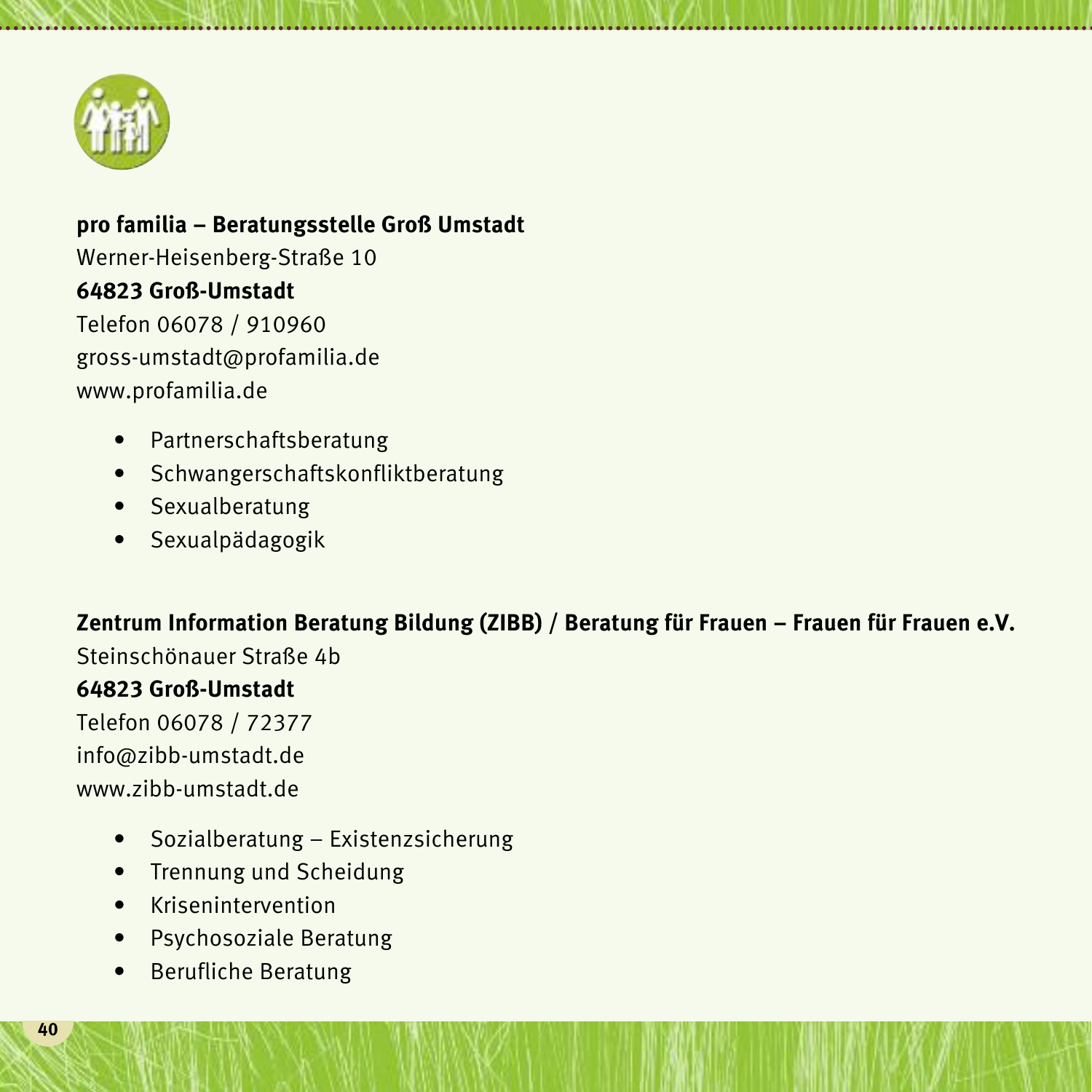

## **Erziehungsberatungsstellen**

**Erziehungsberatungsstellen bieten Beratung und Informationen für Kinder, Jugendliche, junge Volljährige und Eltern bei Fragen zu Familie, Erziehung, Schule und Erwachsen werden.**

**.........................................................................................................................................**

**Erziehungsberatung Familienzentrum Darmstadt** Jakob-Jung-Straße 2 **64291 Darmstadt** Telefon 06151 / 35060 erziehungsberatung@darmstadt.de www.familienzentrum-darmstadt.de

**Beratungsstelle für Eltern, Kinder und Jugendliche Groß-Umstadt**

Werner-Heisenberg-Straße 10 **64823 Groß-Umstadt** Telefon 06078 / 931328 erziehungsberatung-gu@ladadi.de

**Beratungsstelle für Eltern, Kinder und Jugendliche Ober-Ramstadt** Darmstädter Straße 66 - 68 **64372 Ober-Ramstadt** Telefon 06154 / 696170 erziehungsberatung-or@ladadi.de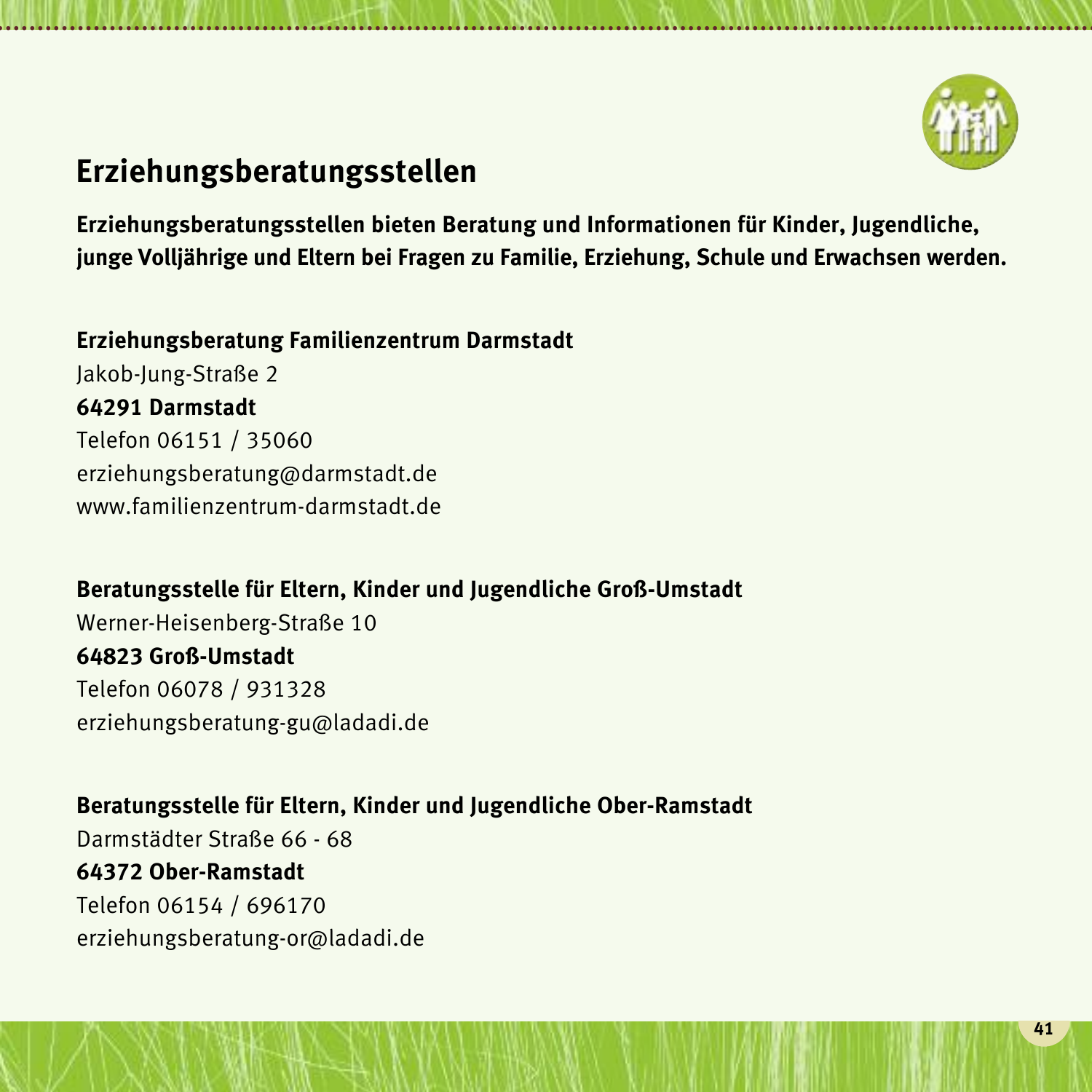

**Beratungsstelle für Eltern, Kinder und Jugendliche Pfungstadt** Mühlstraße 14 **64319 Pfungstadt** Telefon 06157 / 989414 erziehungsberatung-pf@ladadi.de www.ladadi.de/erziehungsberatung

**.........................................................................................................................................**

## **Hilfen für Migrantinnen**

**Wissenschaftsstadt Darmstadt Landkreis Darmstadt-Dieburg Amt für Interkulturelles und Internationales Büro für Migration + Inklusion** Frankfurter Straße 71 Jägertorstraße 207 **64293 Darmstadt 64289 Darmstadt** Telefon 06151 / 13-3582 Telefon 06151 / 881-2182 Fax 06151 / 13-3584 Fax 06151 / 881-1405 interkulturell-international@darmstadt.de migration+inklusion@ladadi.de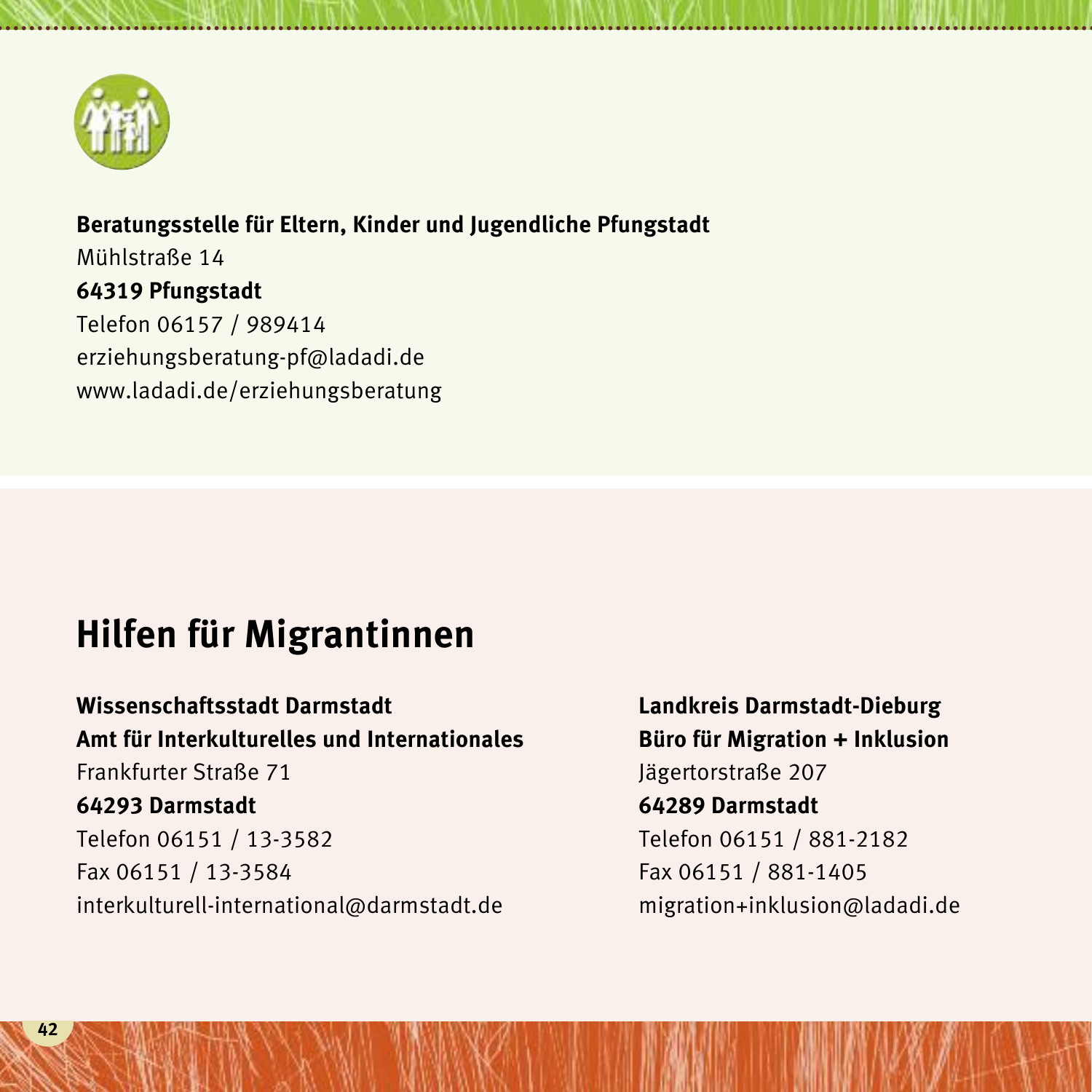## **Frauenbüros Geschäftsführung Netzwerk Gewaltschutz**

**Solange Gewalt an Frauen und Mädchen Realität ist, bleibt sie ein wichtiges gesellschaftspolitisches Thema und damit auch Arbeitsschwerpunkt der kommunalen Frauenbeauftragten. Wir setzen uns parteiisch für hilfesuchende Frauen und Mädchen ein, sind vernetzt und kooperieren mit Beratungsstellen und Behörden. Bei uns werden Frauen und Mädchen informiert und an weiterfü hrende Beratungsstellen vermittelt.**

**.........................................................................................................................................**

**Frauenbüro der Wissenschaftsstadt Darmstadt**

Frankfurter Straße 71 **64293 Darmstadt** Telefon 06151 / 132340 Fax 06151 / 132089 frauenbuero@darmstadt.de www.frauenbuero.darmstadt.de

#### **Büro für Chancengleichheit des Landkreises Darmstadt-Dieburg**

Jägertorstraße 207 **64289 Darmstadt** Telefon 06151 / 881-1044 Fax 06151 / 881-1045 chancengleichheit@ladadi.de www.ladadi.de/chancengleichheit